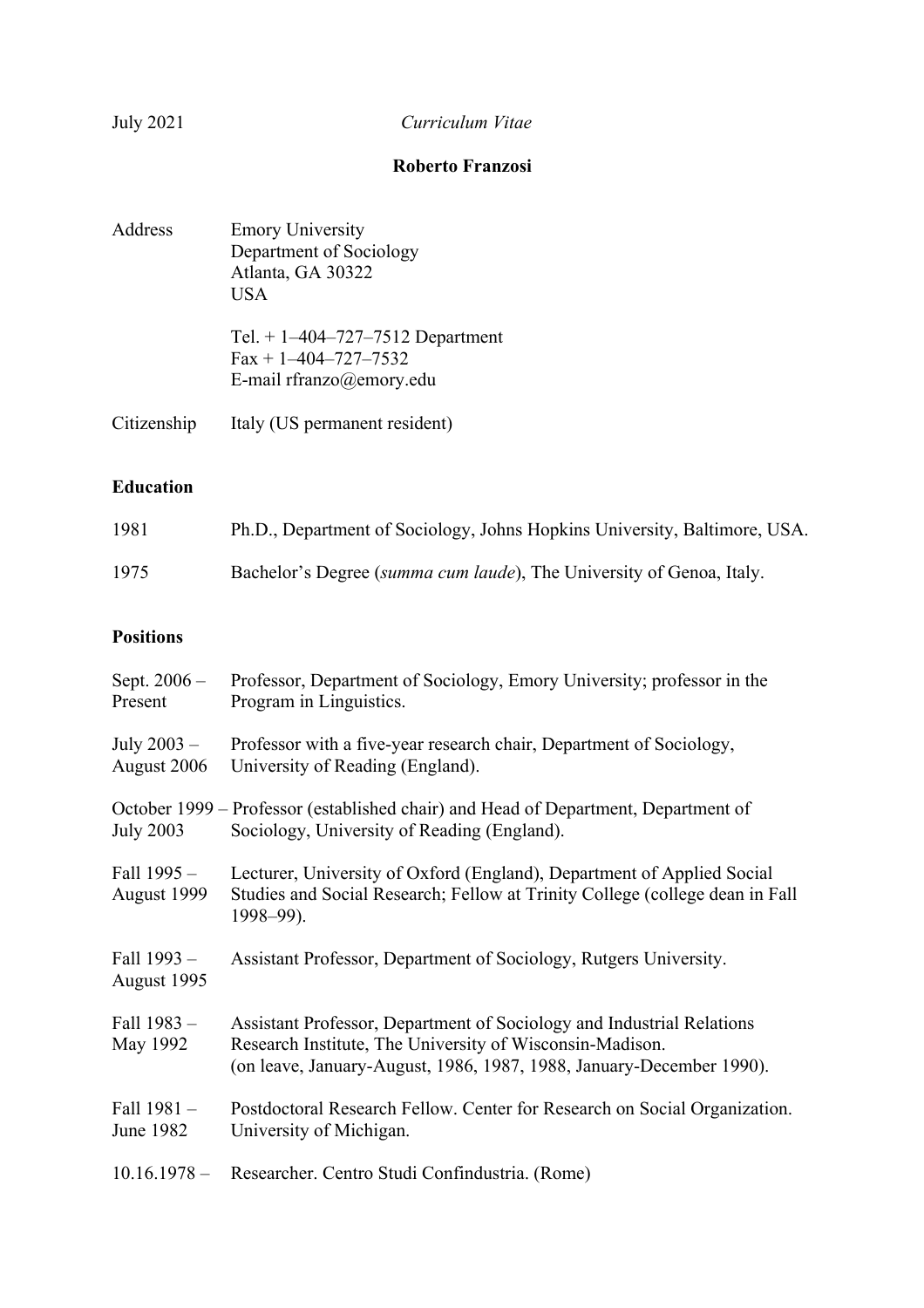9.30.1982 (on leave, September 1981 – June 1982)

# **Publications**

### **Books**

| 2019     | Of Stories and Beautiful Things. The book collects several completed papers<br>based on rhetoric and various computational and data visualization tools<br>applied to different datasets. Submitted to Routledge. Very interested. They<br>are checking to see how to print in color.                                             |
|----------|-----------------------------------------------------------------------------------------------------------------------------------------------------------------------------------------------------------------------------------------------------------------------------------------------------------------------------------|
| 2017     | Tropes and Figures. Landmark Essays. New York: Routledge. The book<br>includes 12 previously published articles or book chapters on rhetorical<br>tropes and figures written by different scholar and a 9,000-word introduction<br>to the volume written by the author.                                                           |
| Accepted | Trilogy of Rhetoric: Rhetorical Foundations of Social Science Methodology.<br>Cambridge: Cambridge University Press. The book is structured in three<br>main chapters, each dealing with different social science methodologies of<br>textual analysis: content analysis, frame analysis, and quantitative narrative<br>analysis. |
| 2010     | Quantitative Narrative Analysis (Quantitative Applications in the Social<br>Sciences). Beverly Hills, CA: Sage.                                                                                                                                                                                                                   |
| 2008     | Content Analysis (Benchmarks in Social Research Methods series). 4 vols.<br>Thousand Oaks, CA: Sage.                                                                                                                                                                                                                              |
| 2004     | From Words to Numbers: Narrative, Data, and Social Science. Cambridge:<br>Cambridge University Press. Pp. 504.                                                                                                                                                                                                                    |
| 1995     | The Puzzle of Strikes: Class and State Strategies in Postwar Italy.<br>Cambridge: Cambridge University Press. Pp. 528.                                                                                                                                                                                                            |
|          | Chapter 8, "Mobilization and Counter-Mobilization Processes: the 1969<br><i>autunno caldo</i> in Italy and its Aftermath," partly reprinted as "L'automne"<br>chaud italien de 1969" in Regards Sociologiques (France), No. 12, pp. 32–49.<br>1997.                                                                               |
|          | Chapter 9, "The Picture in the Puzzle," reprinted in: pp. 189–209, John E.<br>Kelly (ed.), Industrial Relations: Critical Perspectives on Business and<br>Management. 5 Vols. Volume IV: Worker Representation and Labour-<br>Management Relations. London: Routledge. 2002.                                                      |
| 1994     | Il gioco delle parti: attori e azioni nei conflitti di lavoro. Rome: SIPI.                                                                                                                                                                                                                                                        |
| 2        | Roberto Franzosi, Curriculum Vitae                                                                                                                                                                                                                                                                                                |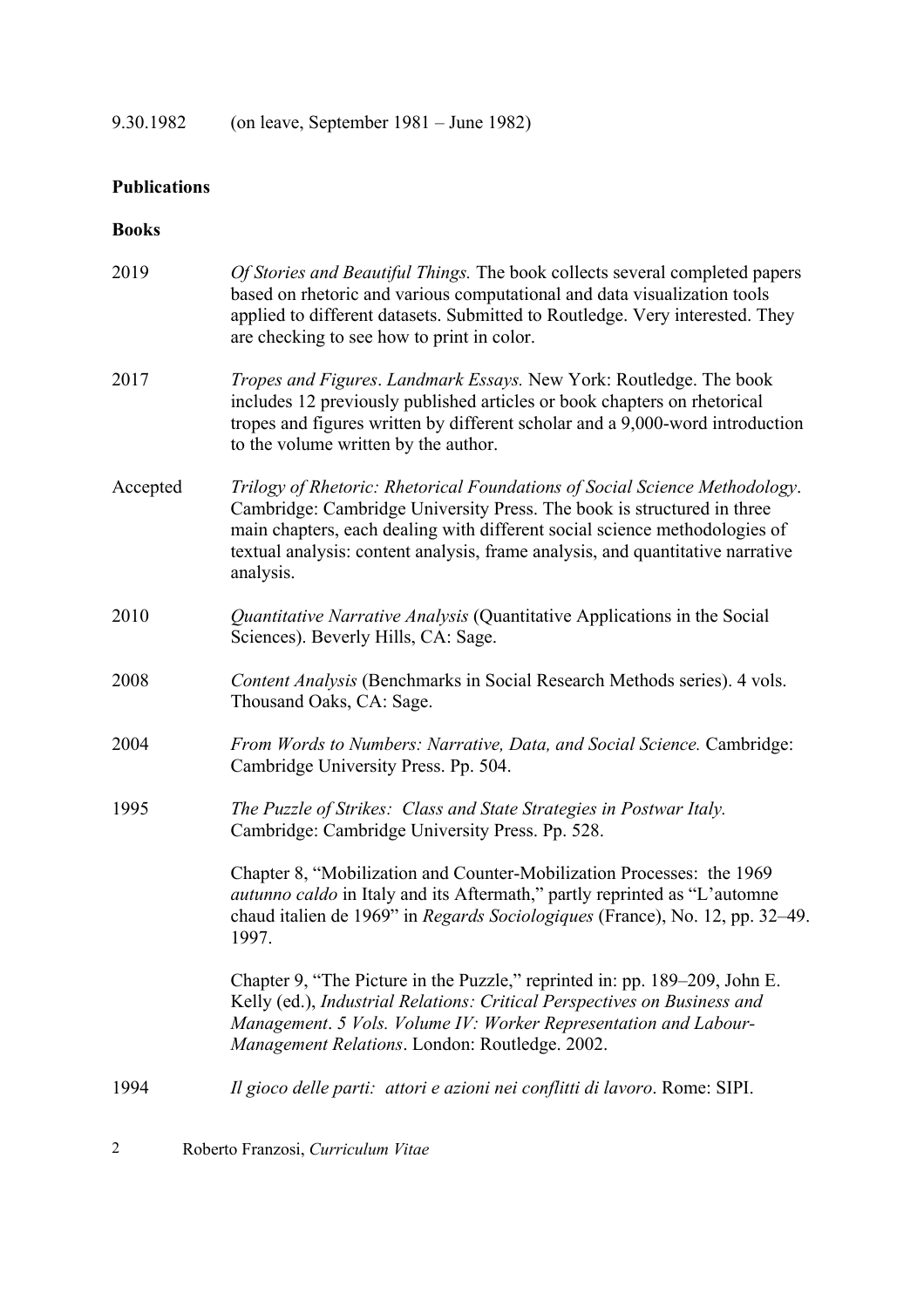#### **Books** *in Fieri*

**The collection of thousands of newspaper articles on various aspects of racial violence in Georgia is complete. Just about complete is also the development of all the Natural Language Processing tools required to analyze this vast body of evidence.**

*Only Another Negro: Racial Violence in Georgia (1875-1935)*. In twelve chapters, the book tackles the issue of racial violence in historical perspective (1875-1930) in the state of Georgia, in the US South. From the rarer lynchings, to the unique 1906 Atlanta race riot, to every-day, ordinary whippings of African Americans, the book tells the story of how Southern whites maintained their economic, political, and social supremacy after emancipation, often through violence. The book draws upon a wealth of historical evidence: over 4,000 newspaper articles on events of lynching and whipping, newspaper editorials, books, and pamphlets on issues of race, census records, archival material, court records, photographs of lynchings, comments left by visitors at the 2002 exhibit of lynching photographs at the Martin Luther King Museum in Atlanta, Georgia. This material is handled through a large variety of methodological tools: Quantitative Narrative Analysis (QNA), a technique of textual analysis developed by the author that extracts from narratives detailed information about the Who, the What, When, Where, Why, and How; Natural Language Processing tools aimed at finding patterns in textual data; Geographic Information System (GIS) analysis aimed at mapping the location of events; network analysis aimed at mapping the relation among actors around specific spheres of action. Results are mostly presented visually: charts, network graphs, geographic maps, word clouds.

The research project behind the book will also result in three different historical digital humanities websites.

#### **The following two book projects are ideas with a great deal of notes.**

*Closing Circles: Of Metaphors and Metonimies.* The book is structured in three main chapters, each dealing with different aspects of Quantitative Narrative Analysis. The plot structure of each chapter leads the chapter to end where it started, closing a circle (Goethe-Propp-Goethe; Greimas-Latour-Greimas, Erasmus-Greimas-Erasmus). More broadly, the book deals with ways on knowing: metaphoric or metonymic.

*Triptych: Portraits of Art and Science.* An excursus in the history of science and the relation between art and science, natural sciences and the social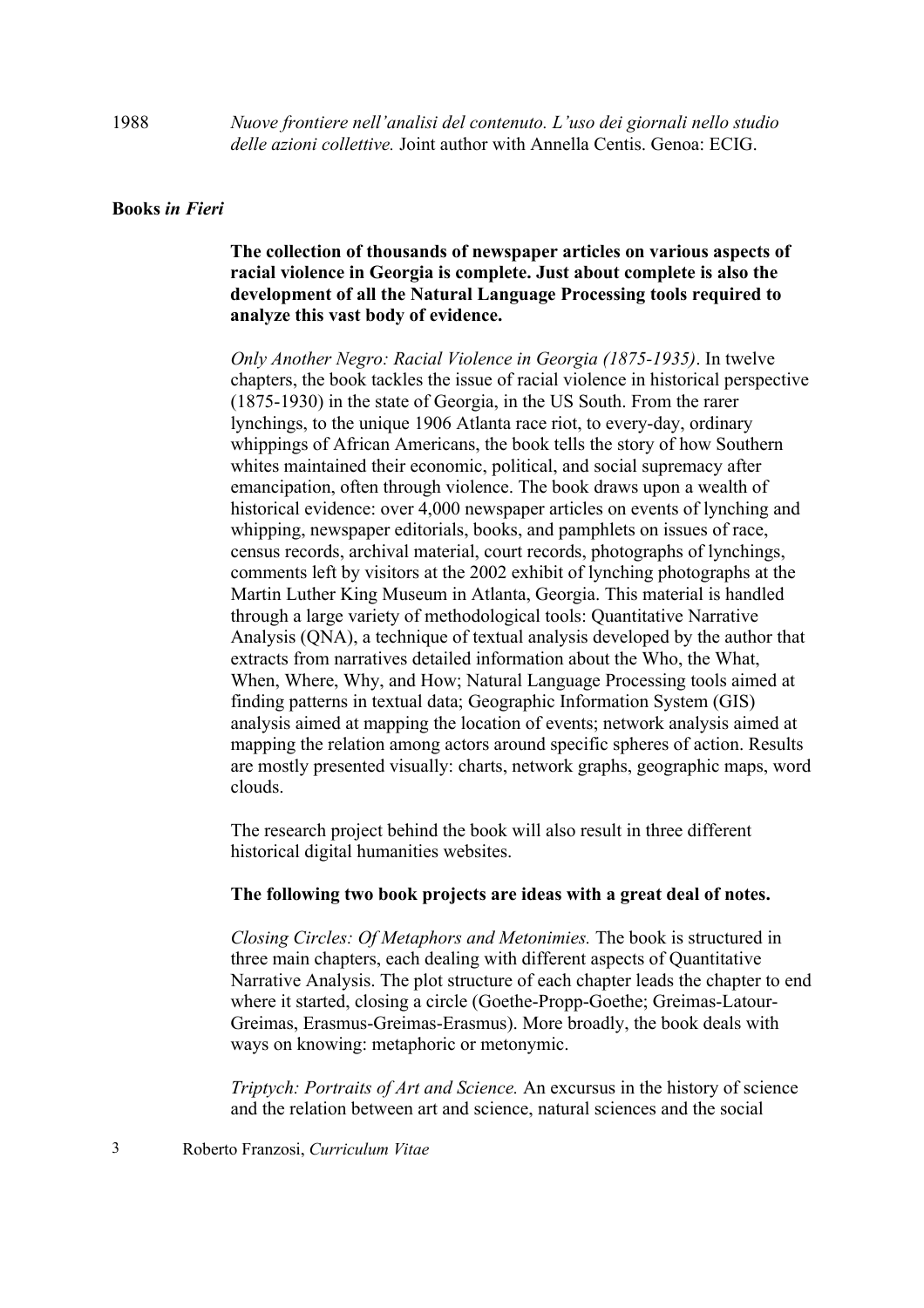sciences focused on the figures of Galileo, Newton, Goethe, Simmel, and Weber.

### **Edited Journal Issues**

| 2008 | Special issue of <i>American Behavioral Scientist</i> , Vol. 51, Nos. 10-11, on<br>"Mediterranean Political Processes, 1400-2006," Charles Tilly, Roberto<br>Franzosi, and Maria Kousis (eds.). |
|------|-------------------------------------------------------------------------------------------------------------------------------------------------------------------------------------------------|
| 1997 | Special issue of <i>Theory and Society</i> , Vol. 26, Nos. 2–3, on "New Directions"<br>in Formalization and Historical Analysis," John Mohr and Roberto Franzosi<br>$eds.$ ).                   |

# **Chapters in Books**

| 2020 | "Quantitative Narrative Analysis," SAGE Research Methods Foundations.<br>Thousand Oaks, CA: Sage.                                                                                                                                                                                       |
|------|-----------------------------------------------------------------------------------------------------------------------------------------------------------------------------------------------------------------------------------------------------------------------------------------|
| 2017 | "Content Analysis." In: pp. 153-168, Ruth Wodak and Bernhard Forchtner<br>(eds.), Routledge Handbook of Language and Politics. London: Routledge.                                                                                                                                       |
| 2014 | "Analytical Sociology and Quantitative Narrative Analysis: Explaining<br>Lynchings in Georgia (1875-1930)." In: pp. 127-148, Gianluca Manzo (ed.),<br>Analytical Sociology: Actions and Networks. Hoboken, NJ: Wiley.                                                                   |
| 2012 | "On Quantitative Narrative Analysis." In: pp. 75-98, James A. Holstein and<br>Jaber F. Gubrium (eds.), Varieties of Narrative Analysis. Thousand Oaks,<br>CA: Sage.                                                                                                                     |
| 2011 | "Quantitative Narrative Analysis." In: pp. 409-21, Malcolm Williams and<br>Paul Vogt (eds.), Sage Handbook of Innovation in Social Research Methods.<br>Thousand Oaks, CA: Sage.                                                                                                        |
| 2011 | "Galileo Galilei: Which Road to Scientific Innovation?" In: pp. 197-206,<br>Christofer Edling and Jens Rydgren (eds.), Sociological Insights of Great<br>Thinkers: From Aristotle to Zola. Santa Barbara, CA: Praeger Publishers.                                                       |
| 2008 | "Content Analysis: Objective, Systematic, and Quantitative Description of<br>Content." In: pp. xxi-l, Roberto Franzosi (ed.), Content Analysis. Benchmarks<br>in Social Research Methods series (Quantitative Applications in the Social<br>Sciences). 4 vols. Thousand Oaks, CA: Sage. |
| 2006 | "Historical Knowledge and Evidence." In: pp. 438-53, Robert E. Goodin and<br>Charles Tilly (eds.), Oxford Handbook of Contextual Political Studies.<br>Oxford: Oxford University Press.                                                                                                 |
| 4    | Roberto Franzosi, Curriculum Vitae                                                                                                                                                                                                                                                      |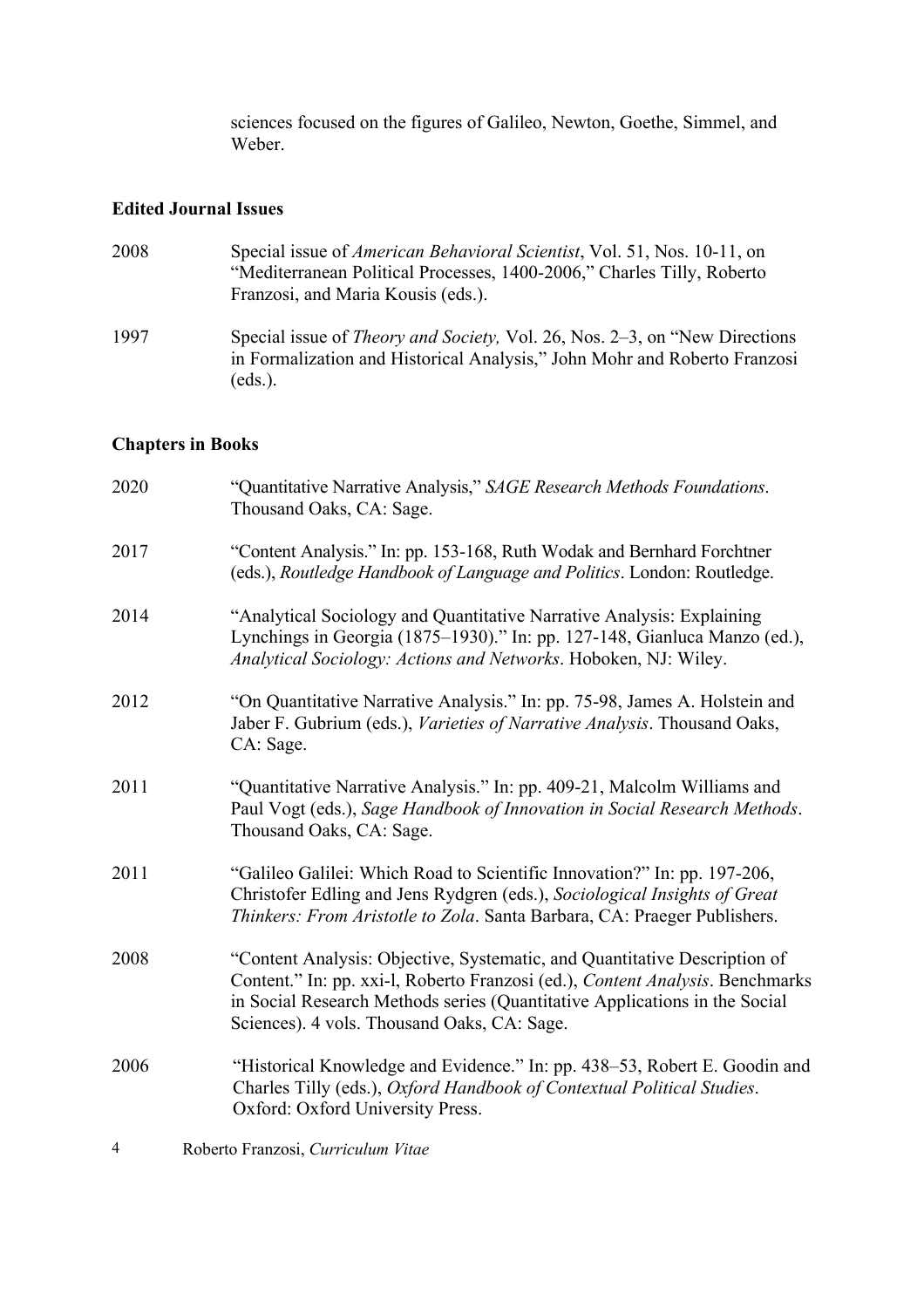| 2005 | "Pedagogical Philosophy." In: pp. 14-19, Peter Kaufman (ed.), Critical<br>Pedagogy in the Classroom," Second Edition, Washington, DC: American<br>Sociological Association.                                                                                                                                                   |
|------|-------------------------------------------------------------------------------------------------------------------------------------------------------------------------------------------------------------------------------------------------------------------------------------------------------------------------------|
| 2004 | "Content Analysis." In: pp. 547–66, Alan Bryman and Melissa Hardy (eds.),<br>Handbook of Data Analysis. Beverly Hills, CA: Sage.                                                                                                                                                                                              |
| 2004 | "Content Analysis." In: pp. 186–9, Vol. 1, Michael Lewis-Beck, Alan<br>Bryman, and Tim Futing Liao (eds.), <i>Encyclopedia of Social Science</i><br>Research Methods. Beverly Hills, CA: Sage.                                                                                                                                |
| 2001 | "Strikes: Sociological Aspects." In: pp. 15204–8, Vol. 22, International<br>Encyclopedia of the Social and Behavioral Sciences, Neil J. Smelser and Paul<br>B. Baltes (eds.). Oxford: Elsevier Science.                                                                                                                       |
| 1998 | "Narrative as Data. Linguistic and Statistical Tools for the Quantitative Study<br>of Historical Events." In: pp. 81–104, Marcel van der Linden and Larry<br>Griffin (eds.), New Methods in Historical Sociology/Social History.<br>Cambridge: Cambridge University Press.                                                    |
| 1997 | "Labor Unrest in the Italian Service Sector: An Application of Semantic<br>Grammars." In: pp. 131-45, Carl W. Roberts (ed.), Text Analysis for the<br>Social Sciences: Methods for Drawing Statistical Inferences from Texts and<br>Transcripts. Hillsdale, NJ: Lawrence Erlbaum Associates.                                  |
| 1992 | "Toward a Model of Conflict in the Service Sector. Some Empirical Evidence<br>from the Italian Case (1986/87)." In: pp. 7-34, Gian Primo Cella (ed.), $II$<br>conflitto. La trasformazione. La prevenzione. Il controllo. Turin:<br>Giappichelli Editore.                                                                     |
| 1985 | "Cent'anni di dati e di ricerche sugli scioperi: una rassegna critica dei metodi<br>e dei limiti della ricerca quantitativa sul conflitto industriale." In: pp. 21–54,<br>Gian Primo Cella and Marino Regini (eds.), Il Conflitto Industriale in Italia.<br>Stato della ricerca e ipotesi sulle tendenze. Bologna: Il Mulino. |
| 1982 | "Le determinanti degli scioperi in Italia nel secondo dopoguerra." In: pp.<br>158-62, Gabriella Pinnaró (ed.), Ricerca Sociale e movimento operaio.<br>Milan: Angeli.                                                                                                                                                         |

## **Journal Articles**

2020 "Automatic Information Extraction of the Narrative Elements Who, What, When, and Where." Unpublished manuscript. Joint author with Wenqin Dong, Claude Hu, Gabriel Wang.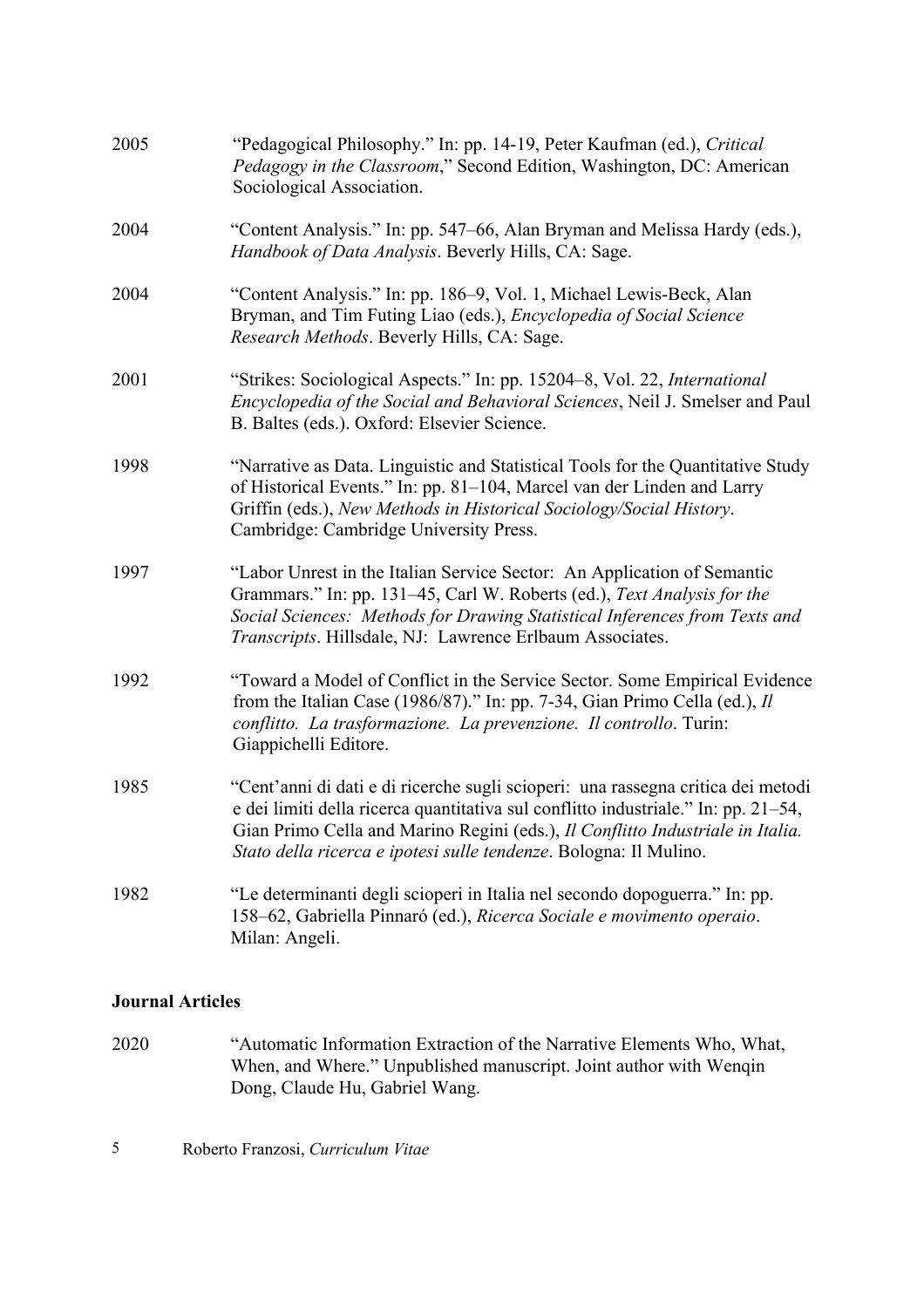| 2020 | "Social Movements Research: How Natural Language Processing (NLP) Can<br>Help." Unpublished manuscript. Under review. Joint author with Wenqin<br>Dong, Yilin Dong.                                                                                                                                |
|------|----------------------------------------------------------------------------------------------------------------------------------------------------------------------------------------------------------------------------------------------------------------------------------------------------|
| 2020 | "The Shape of Stories." Unpublished manuscript. Joint author with Wenqin<br>Dong, Alberto Purpura.                                                                                                                                                                                                 |
| 2020 | "What's in a Text? Bridging the Gap Between Quality and Quantity in the<br>Digital Era." Quality & Quantity. DOI: https://doi.org/10.1007/s11135-020-<br>01067-6                                                                                                                                   |
| 2018 | "What's in a Text? Answers from Frame Analysis and Rhetoric for<br>Measuring Meaning Systems and Argumentative Structures." Joint author<br>with Stefania Vicari. Rhetorica, Vol. 36, No. 4, pp. 393-429.                                                                                          |
| 2017 | "A Third Road to the Past? Historical Scholarship in the Age of Big Data."<br>Historical Methods, Vol. 50, No. 4, pp. 227-244 DOI:<br>10.1080/01615440.2017.1361879                                                                                                                                |
| 2016 | "From Method and Measurement to Narrative and Number". International<br>Journal of Social Research Methodology, Vol. 19, No. 1, pp. 137-141.                                                                                                                                                       |
| 2015 | "Network Analysis of Narrative Content in Large Corpora." Joint author with<br>Saatviga Sudhahar, Gianluca De Fazio, Roberto Franzosi, and Nello<br>Cristianini. Journal of Natural Language Engineering. Vol. 21, No. 1, pp. 81-<br>112. DOI: 10.1017/S1351324913000247. Online publication 2013. |
| 2013 | "Quantitative Narrative Analysis. Software Options Compared: PC-ACE and<br>CAQDAS (ATLAS.ti, MaxQda, and NVivo)." Joint author with Sophie<br>Doyle, Laura McClelland, Caddie Putnam Rankin, Stefania Vicari. Quality<br>and Quantity, Vol. 47, No. 6, Pp. 3219-3247.                              |
| 2012 | "Ways of Measuring Agency and Action: An Application of Quantitative<br>Narrative Analysis to Lynchings in Georgia (1875-1930)." Joint author with<br>Gianluca De Fazio and Stefania Vicari. In: pp. 1-41, Tim Liao (ed.),<br>Sociological Methodology, Vol. 42.                                   |
|      | Article selected by the journal's editor as potentially having a broader impact<br>on the discipline and highlighted on the American Sociological Association<br>website.                                                                                                                          |
| 2012 | "The Difficulty of Mixed-method Approaches." In: pp. 80-82, Tim Liao (ed.),<br>Sociological Methodology, Vol. 42, No. 1. DOI 10.1177/0081175012460850                                                                                                                                              |
| 2010 | "Sociology, Narrative, and the Quality versus Quantity Debate (Newton<br>versus Goethe)." Theory & Society, Vol. 39, No. 6, pp. 593-629.                                                                                                                                                           |
| 6    | Roberto Franzosi, Curriculum Vitae                                                                                                                                                                                                                                                                 |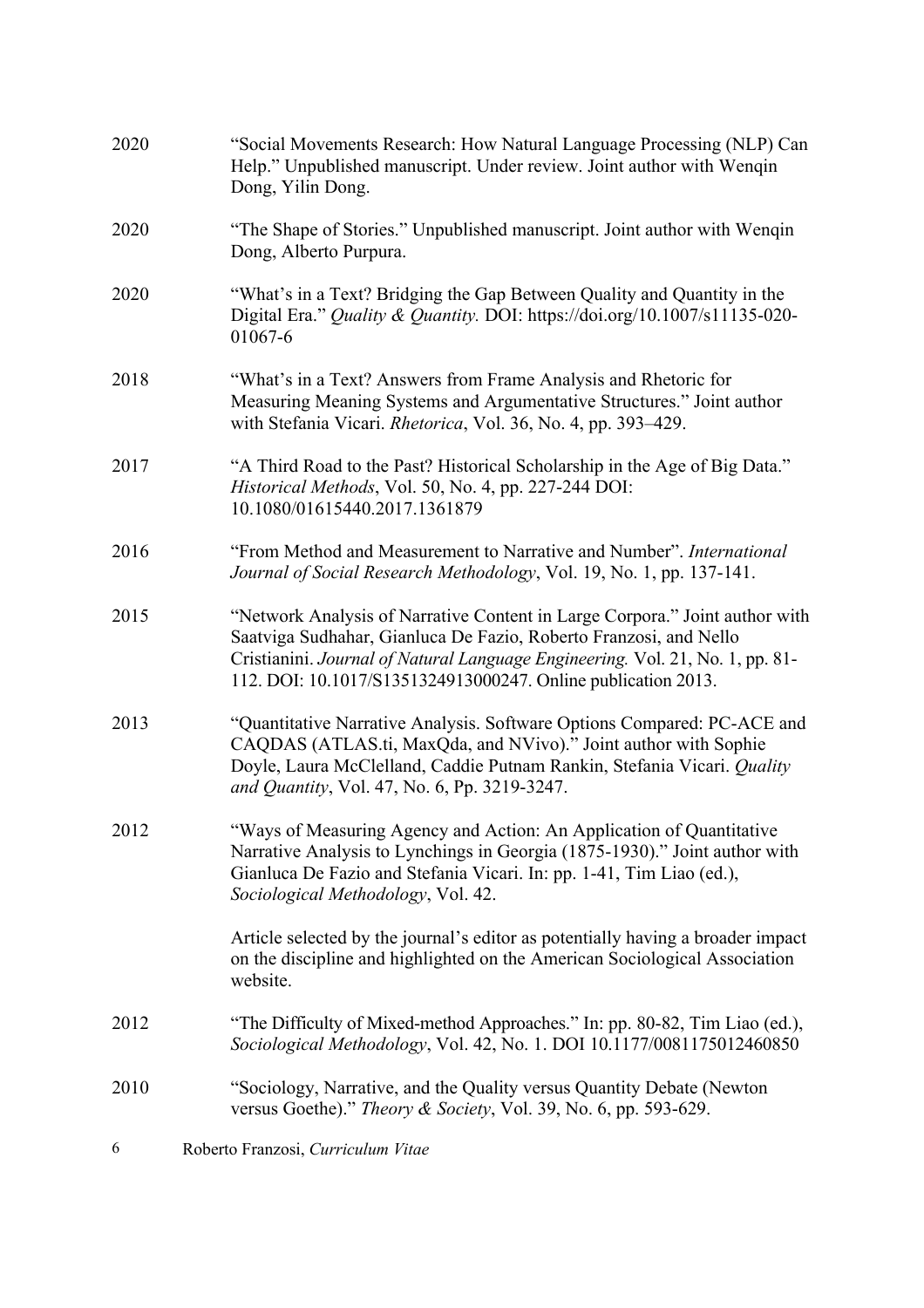| 2008 | "Introduction to Part I: Historical Perspectives." Special issue of <i>American</i><br>Behavioral Scientist, Vol. 51, No. 10, pp. 1472-76, on "Mediterranean<br>Political Processes, 1400-2006," Charles Tilly, Roberto Franzosi, and Maria<br>Kousis (eds.).                                                                                                                 |
|------|-------------------------------------------------------------------------------------------------------------------------------------------------------------------------------------------------------------------------------------------------------------------------------------------------------------------------------------------------------------------------------|
| 2006 | "Grammatiche semantiche come strumenti di organizzazione e raccolta di<br>dati narrativi." Rassegna Italiana di Sociologia, Vol. 47, No. 3, pp. 465–88.                                                                                                                                                                                                                       |
| 2006 | "Approcci linguistici e sociologici all'analisi strutturale della narrativa. L'uso<br>della narrativa nella ricerca storico-sociale." Rassegna Italiana di Sociologia,<br>Vol. 47, No. 1, pp. 37–60.                                                                                                                                                                          |
| 1999 | "The Return of the Actor. Networks of Interactions Among Social Actors<br>During Periods of High Mobilization (Italy, 1919–22)." Special issue of<br>Mobilization, Ruud Koopmans and Dieter Rucht (eds.), Vol. 4, No. 2, pp.<br>$131 - 49.$                                                                                                                                   |
| 1998 | "Narrative as Data. Linguistic and Statistical Tools for the Quantitative Study<br>of Historical Events," special issue of International Review of Social History.<br>"New Methods in Historical Sociology/Social History" Marcel van der<br>Linden and Larry Griffin (eds.), Vol. 43, pp. 81-104.                                                                            |
|      | Reprinted in: Alan Sica (Ed.), Comparative Methods in the Social Science, 4<br>vols. Sage Benchmarks in Social Research Methods series. Beverly Hills,<br>CA: Sage. 2005.                                                                                                                                                                                                     |
| 1998 | "Narrative Analysis – Why (And How) Sociologists Should Be Interested in<br>Narrative." In: pp. 517–54, John Hagan (ed.), The Annual Review of<br>Sociology, Palo Alto: Annual Reviews.                                                                                                                                                                                       |
| 1997 | "On Ambiguity and Rhetoric in (Social) Science." In: pp. 135–44, Adrian<br>Raftery (ed.), Sociological Methodology, Vol. 27, Oxford: Basil Blackwell.                                                                                                                                                                                                                         |
| 1997 | "Introduction." Special issue of <i>Theory and Society</i> on "New Directions in<br>Formalization and Historical Analysis." Vol. 26, Nos. 2-3, pp. 133-60, John<br>Mohr and Roberto Franzosi (eds.). Joint author with John Mohr.                                                                                                                                             |
| 1997 | "Mobilization and Counter-Mobilization Processes: From the 'Red Years'<br>(1919–20) to the 'Black Years' (1921–22) in Italy. A New Methodological<br>Approach to the Study of Narrative Data." Special issue of Theory and<br>Society on "New Directions in Formalization and Historical Analysis," Vol.<br>26, Nos. 2-3, pp. 275-304, Roberto Franzosi and John Mohr (eds.). |
| 1996 | "A Sociologist Meets History: Critical Reflections upon Practice." Journal of<br>Historical Sociology, Vol. 9, No. 3, pp. 354–92.                                                                                                                                                                                                                                             |
|      |                                                                                                                                                                                                                                                                                                                                                                               |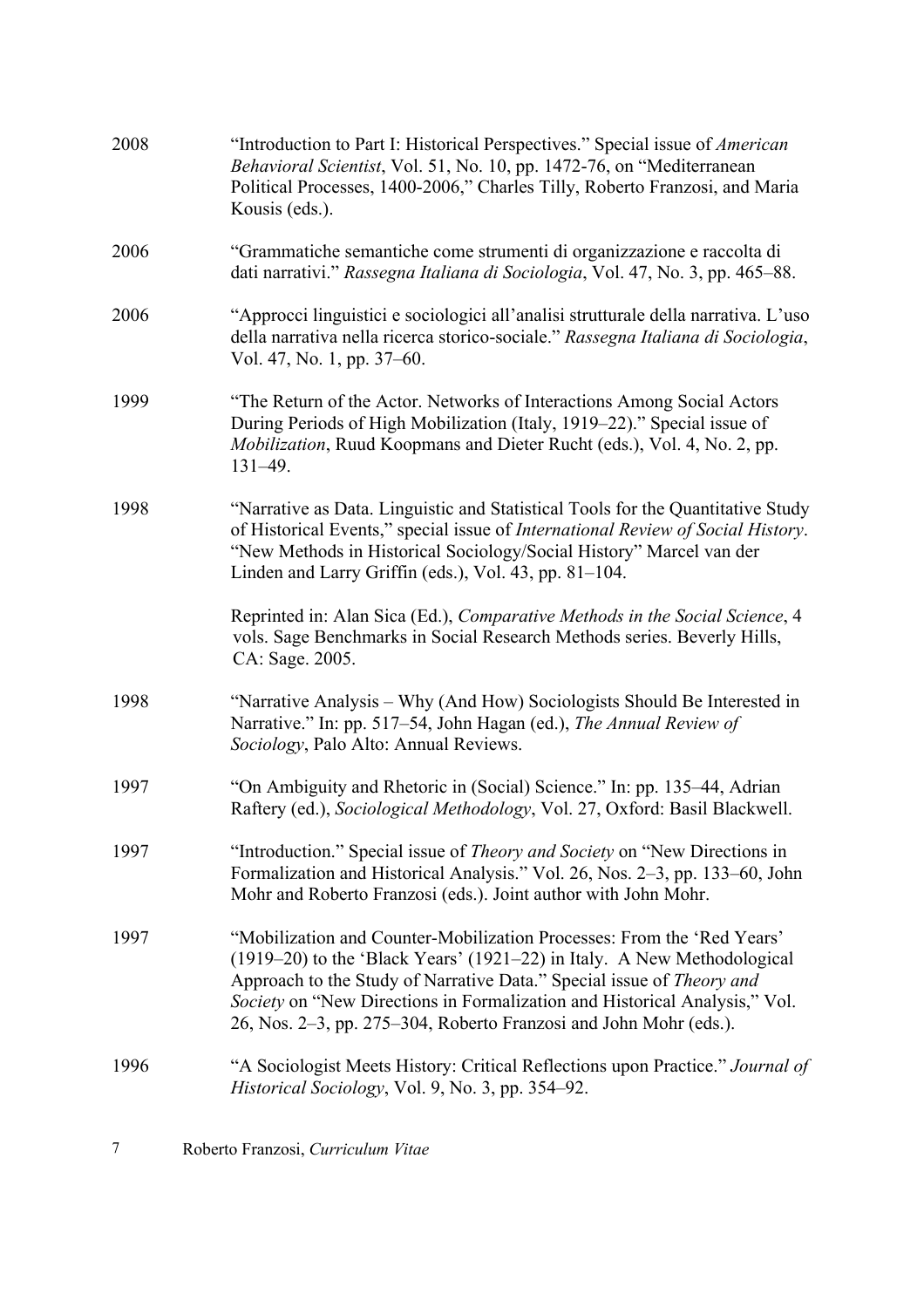| 1995 | "Conflitto terziario e conflitto industriale: Nuova evidenza empirica." Lavoro<br>e relazioni industriali, No. 2, pp. 135–57.                                                                                                       |
|------|-------------------------------------------------------------------------------------------------------------------------------------------------------------------------------------------------------------------------------------|
| 1995 | "Computer-Assisted Content Analysis of Newspapers: Can We Make an<br>Expensive Research Tool More Efficient?" Quality and Quantity, No. 29, pp.<br>$157 - 72.$                                                                      |
| 1994 | "Outside and Inside the Regression Black Box: A New Approach to Data<br>Analysis." <i>Quality and Quantity</i> , No. 28, pp. 21–53.                                                                                                 |
| 1994 | "From Words to Numbers: A Set Theory Framework for the Collection,<br>Organization and Analysis of Narrative Data." In: pp. 105–36, Peter Marsden<br>(ed.), Sociological Methodology, Vol. 24, Oxford: Basil Blackwell.             |
| 1990 | "Computer-Assisted Coding of Textual Data Using Semantic Text<br>Grammars." Sociological Methods and Research, Vol. 19, No. 2, pp. 224–56.                                                                                          |
| 1990 | "Strategies for the Prevention, Detection and Correction of Measurement<br>Error in Data Collected from Textual Sources." Sociological Methods and<br><i>Research</i> , Vol. 18, No. 4, pp. 442–71.                                 |
| 1990 | "Qualità - quantità: un gioco tradizionalmente a somma zero. Nuove<br>prospettive nell'analisi del contenuto." Quaderni di Sociologia, No. 13, pp.<br>$175 - 89.$                                                                   |
| 1989 | "From Words to Numbers: A Generalized and Linguistics-Based Coding<br>Procedure for Collecting Event-Data from Newspapers." In: pp. 263–98,<br>Clifford Clogg (ed.), Sociological Methodology, Vol. 19, Oxford: Basil<br>Blackwell. |
| 1989 | "One Hundred Years of Strike Statistics: Methodological and Theoretical<br>Issues in Quantitative Strike Research." Industrial and Labor Relations<br>Review, Vol. 42, No. 3, pp. 348-62.                                           |
| 1990 | "Strike Data in Search of a Theory: The Italian Case in the Postwar Period."<br><i>Politics &amp; Society</i> , Vol. 17, No. 4, pp. 453–87.                                                                                         |
| 1987 | "The Press as a Source of Socio-Historical Data: Issues in the Methodology<br>of Data Collection from Newspapers." Historical Methods, Vol. 20, No. 1,<br>pp. $5-16$ .                                                              |
|      | Reprinted in: Jacqueline L. Scott and Yu Xie (Eds.), Quantitative Social<br>Science, 4 vols. Sage Benchmarks in Social Research Methods series.<br>Beverly Hills, CA: Sage. 2005.                                                   |
| 1984 | "Conflittualità e salari nell'industria manifatturiera italiana: il ruolo della<br>struttura contrattuale." Politica ed Economia Industriale, No. 44, pp. 171–88,                                                                   |
| 8    | Roberto Franzosi, Curriculum Vitae                                                                                                                                                                                                  |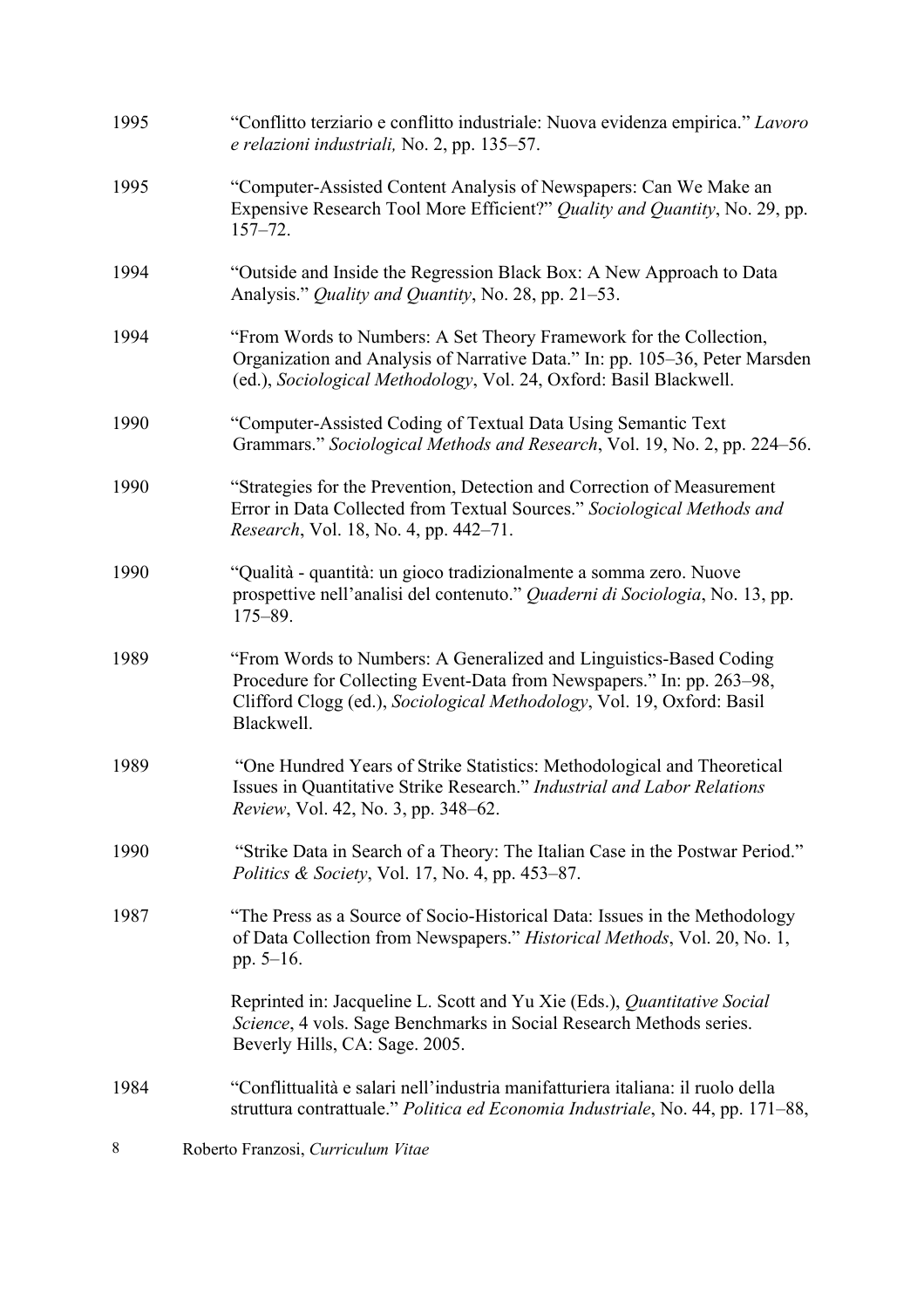|      | joint author with Giulio de Caprariis.                                                                                                                                                                                                                                               |
|------|--------------------------------------------------------------------------------------------------------------------------------------------------------------------------------------------------------------------------------------------------------------------------------------|
| 1983 | "Gli studi sul conflitto industriale in Italia: Spunti critici e proposte." In: pp.<br>79–94, La cultura del conflitto in Italia, Quaderni di Industria e sindacato,<br>No. 9, Rome: Cedis.                                                                                          |
| 1981 | "La conflittualità in Italia tra ciclo economico e contrattazione collettiva."<br>Rassegna Italiana di Sociologia, Vol. 22, No. 4, pp. 533–75.                                                                                                                                       |
| 1980 | "Gli scioperi in Italia: Analisi esplorativa dei dati." Rivista di Politica<br><i>Economica</i> , Vol. 70, No. 12, 1980, pp. 1275–322. Also available in English:<br>"Strikes in Italy: Exploratory Data Analysis," Selected Papers, Supplement to<br>Rivista di Politica Economica. |

### **Journal Articles in Progress**

#### *On Italian fascism*

"The Rise of Italian Fascism (1919-1922): The Role of Violence in Revolutionary Junctures."

#### *On Georgia race relations*

"Redemption: Race, Gender, and Violence in Georgia (1875-1930). What (and How) Millions of Words Can Tell Us about Our Past." Joint author with Ruijue Ji, Ruhan Zhang, Muna Ahmed Mohamoud.

"Only Another Negro": Whippings and Everyday Ordinary Violence on African-Americans in Georgia (1875-1930)." Joint author with Carolina Undurraga, Joy Zhou, DeVonnae Woodson-Heard (with the help of Daniella Bloch and Justin Stuart).

"Semiotics and Language of Pain: Lynching Photographs and Visitors' Comments to the 2002 MLK Museum Exhibit." Joint author with Jessie Lanin, Miriam Cherribi, and Marianna Franzosi.

"Of Lynched Black Men and Outraged White Women (Georgia 1875-1935). A Methodological Approach to Tracking the Lives of the Outraged Women through Census Linking." Joint author with Daniel Ramirez, Ruijue Ji, and Ruhan Zhang.

"She Is Toast": Life Portraits of White Women "Outraged" by Black Men Lynched for the Alleged Crime (Georgia 1875-1935). Joint author with Daniel Ramirez, Caitlin Carey, Ruijue Ji, Rebecca Ouellette, and Ruhan Zhang.

"'When Will They Pay?' Indictments and Court Cases of White Lynch Mob Members (Georgia, 1875-1935)." Joint author with Chris James and Jenna Yun.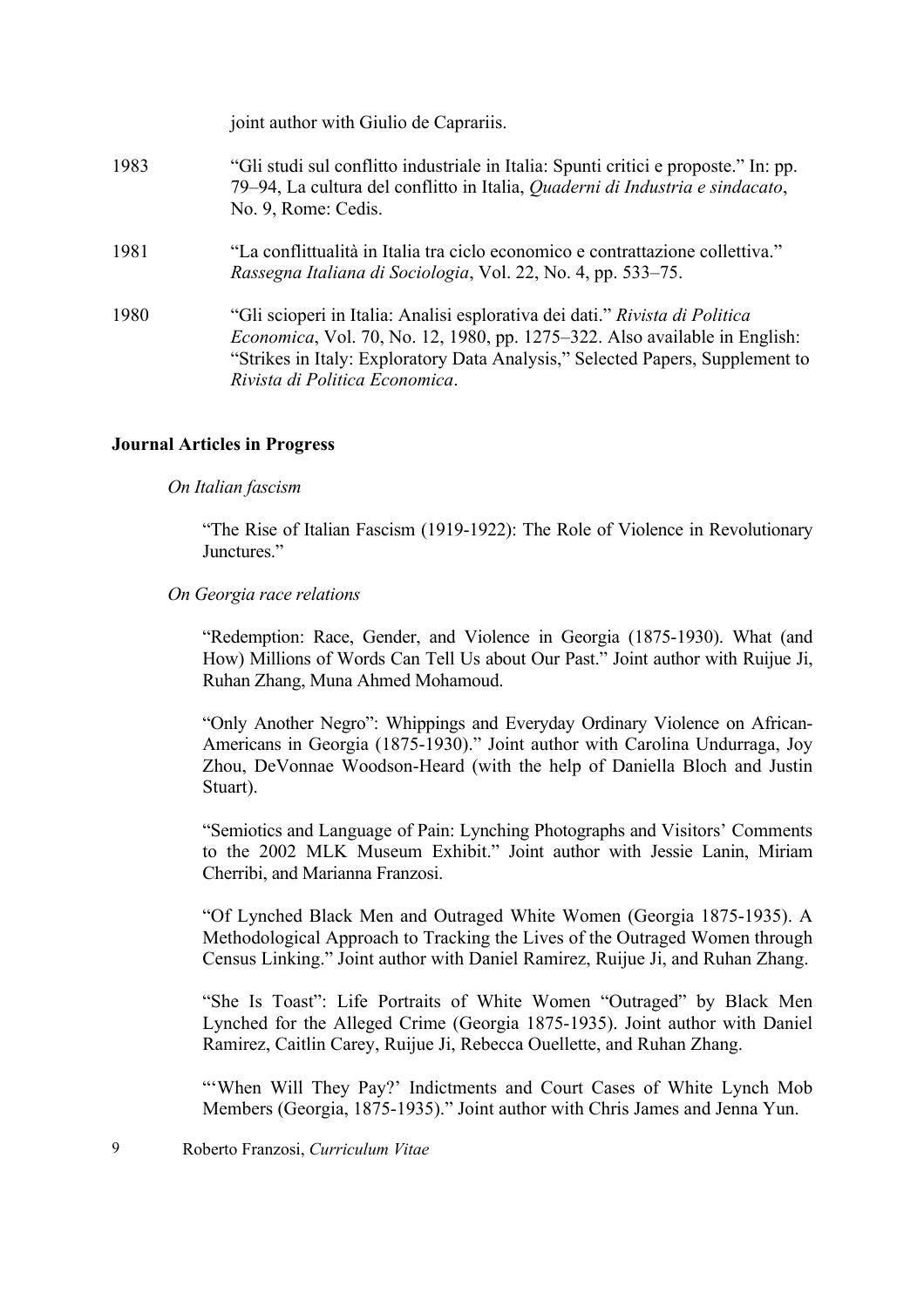"The Geography of Georgia Lynchings (1875-1930)." Joint author with Shawn Gunn.

"The 1906 Atlanta Race Riots." Joint author with Kathryn Battaglia and Jimmie Roberts.

"News Traveled Fast and Wide. Georgia Lynchings (1875-1930) in the News."

"Georgia Historical Newspapers (1870-1940)". Joint author with Ariana Rivera.

*NLP and Big Data*

"Of Narrative Time and Space: Geography Meets History in the Digital Era via Linguistics." **Submitted; Resubmitted (with R&R minor edits).**

"Automatic Information Extraction of the Narrative Elements Who, What, When, and Where." Joint author with Wengin Dong, Gabriel Wang, Claude Hu, Matthew Chau. **Submitted.**

"Social Movements Research: How Natural Language Processing (NLP) Can Help." Joint author with Wenqin Dong and Yilin Dong. **Submitted.**

"Story and Plot: The Chronological and Rhetorical Use of Narrative Time. Can Natural Language Processing (NLP) Tools Help Identify Narrative Strategies?" Joint author with Wenqin Dong and Claude Hu.

"Phillipa Chong's Reading Difference" Revisited: Can We Do Away with the Drudgery of Hand Coding? Exploring What Computational Tools Can Do for Us." Joint author with Jack Hester and Yingying Chen.

"The Shape of Stories: Using Sentiment Analysis to Visualize Story Plots." Joint author with Wenqin Dong and Alberto Purpura.

"What's Cooking? Italian Cookbooks Recipes under the Microscope of Natural Language Processing (NLP) Tools." Joint author with Simona Muratore and Claude Hu.

"The Science of Sociology: A Natural Language Processing (NLP) Approach to the *American Journal of Sociology* and the *American Sociological Review*." Joint author with Dimitrios Zaras and Ishan Saran.

"Gay Men Stories: What Automatic Computational Tools Reveal about These Men's Lives." Joint author with Michael Vaughn, Eric Fan, Catherine Xiao, and Claude Hu.

10 Roberto Franzosi, *Curriculum Vitae On textual analysis and rhetoric*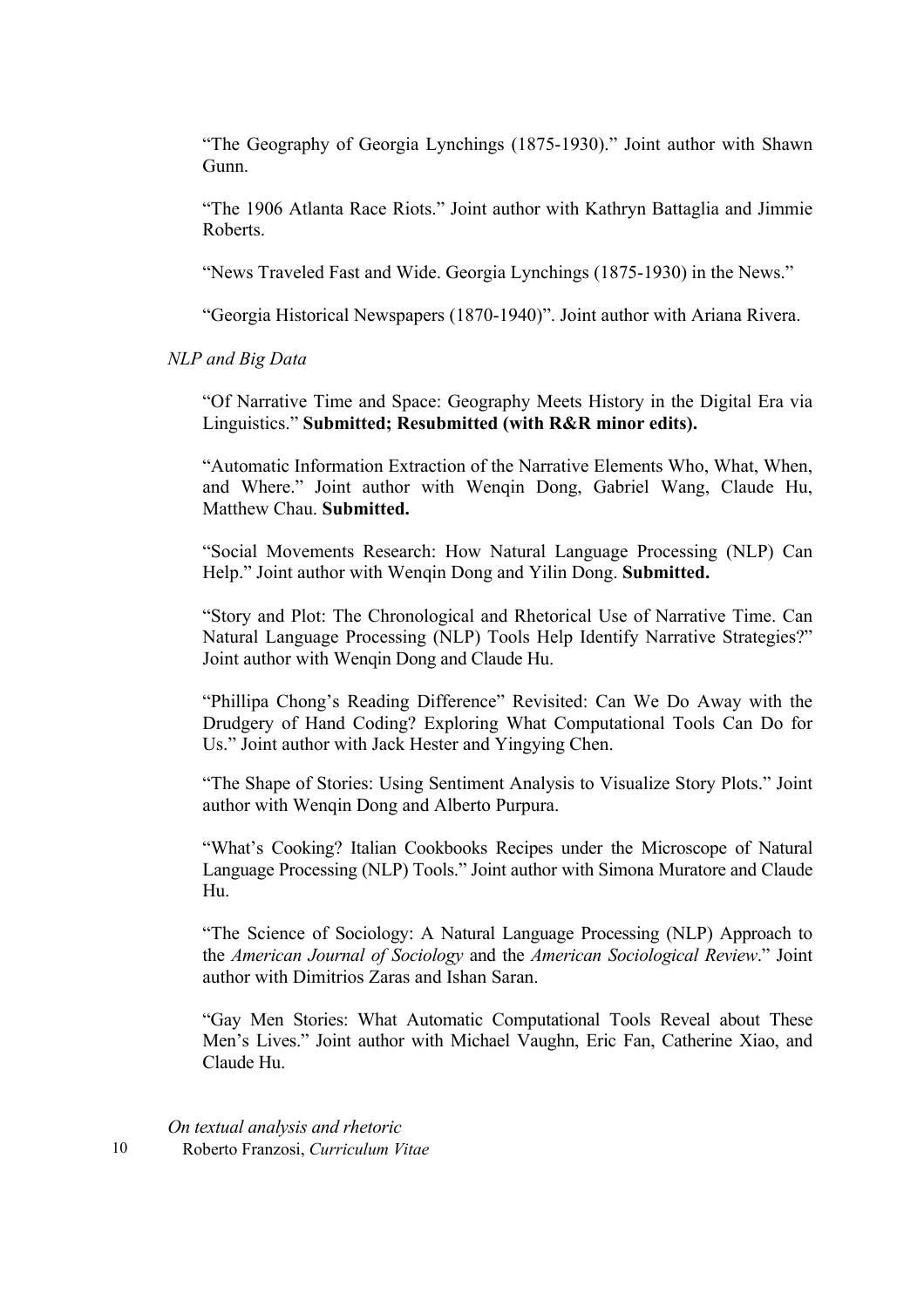"What's the Use of Rhetoric? The Lost Tools of Learning." **Submitted.**

#### **Software Development**

### 1996-2017 **PC-ACE (Program for Computer-Assisted Coding of Events).**

**In 2017, PC-ACE development was abandoned**. PC-ACE is based on Microsoft Access, which does not work on a Mac operating system, the kind of laptop most students now have. Furthermore, the propriety code for some core routines expires every six months and then it is very difficult to reinstate.

PC-ACE can be downloaded at www.pc-ace.com although it is no longer supported. PC-ACE last release was v.834, with 2 or 3 new releases a year. The website was created in March 2016. Some 200,000 lines of VBA and Java code, over 150 TIPS files, nearly 40 YouTube video tutorials. The v.834 release also had some NLP (Natural Language Processing) capabilities.

#### 2017-2020 **NLP Suite**

**In the Spring 2018, I embarked upon a new approach to textual analysis no longer based on computer-assisted tools but on computer-automated tools under the banner of Natural Language Processing (NLP)**. The NLP Suite package is publicly available under GitHub at https://github.com/NLP-Suite/NLP-Suite.

The NLP Suite is a package of Natural Language Processing (NLP) Tools, complete with extensive file- and data handling capabilities and automatic data visualization (in Gephi for network graphs, Google Earth Pro for maps, Excel for charts with hover-over effects). **The current release of June 2020 includes**:

6 Java files

138 Python files with hundreds of functions

126 help TIPS files.

The TIPS complement, with far more extensive explanations, the online HELP, ReadMe, and reminder messages available for each GUI.

The NLP Suite is launched in command line via Python NLP\_main.py; this will fire up the NLP\_GUI.py with a convenient Graphical User Interface (GUI) that provides access to the dozens of NLP and visualization tools available to the users.

The Python scripts in the NLP Suite have filenames that clearly identify the Suite architecture.

Filename *suffixes* designate three different types of files: main and util. *main* files are the only ones that you can run in command line independently of others; they can call util.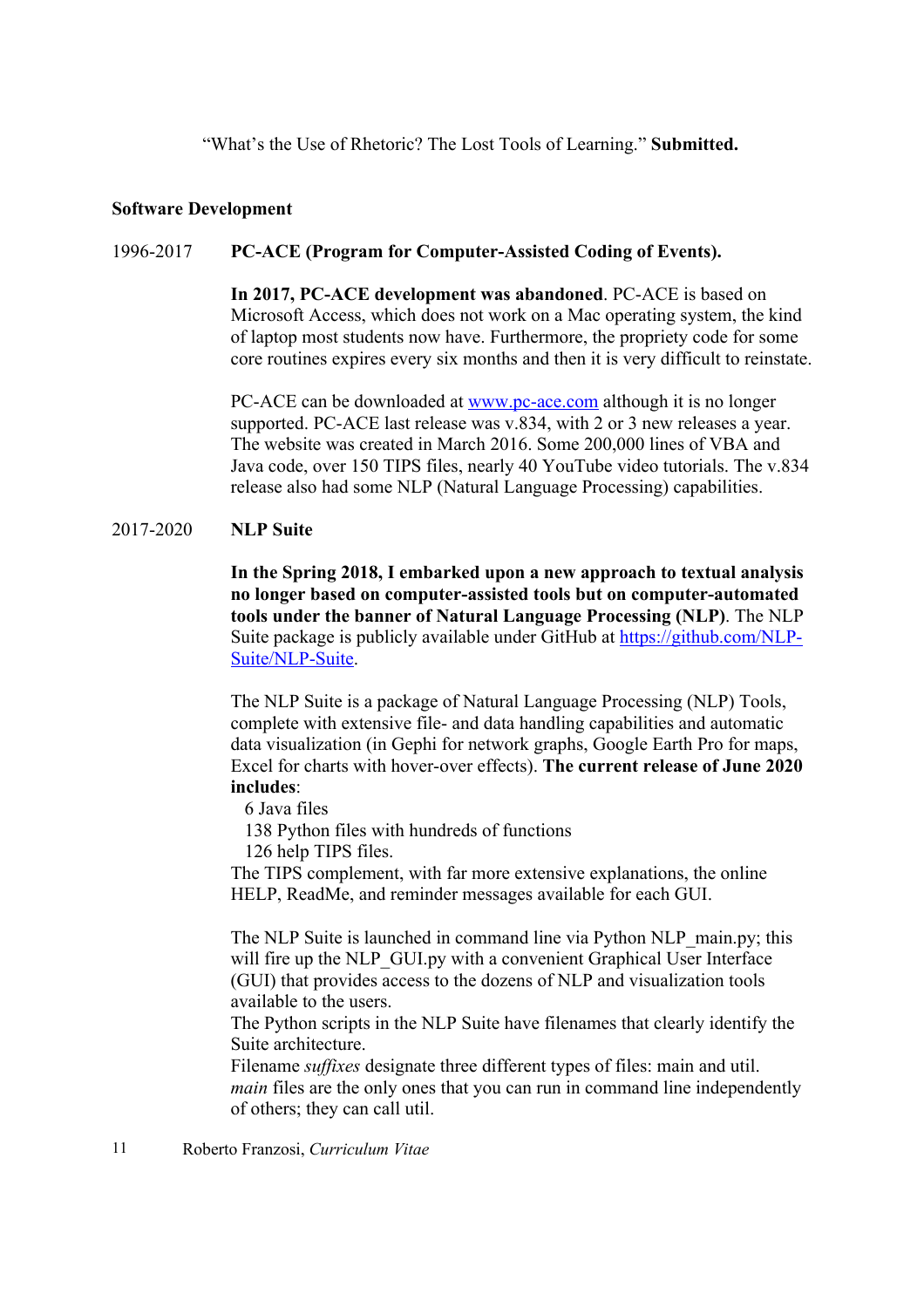ALL SCRIPTS SUFFIXED BY main CAN BE RUN INDIPENDENTLY OF THE NLP\_main.py. Filename *prefixes* cluster together scripts used for the same purpose. Thus, annotator identifies all files dealing with html annotation.

## **Digital Scholarship**

### *Lynchings in Georgia (1875-1930) Website*.

The website, provisionally housed at http://dev.emorydisc.org/galyn/ was prepared under a Mellon Foundation Digital Humanities Scholarship award. The website contains over 1,000 original newspaper articles on some 500 lynchings that occurred in Georgia between 1875 and 1930. The website displays GIS maps with timelines and network graphs.

### *1906 Atlanta Race Riot Website.*

The project maps on a 1906 geocoded map of Atlanta every act of violence perpetrated by white mobs against blacks during the days of the riot (Saturday September 22 through Monday 24). The website will make available hundreds of newspaper articles on the events. It will allow site visitors to analyze and visualize the words used in both editorials and news articles through Natural Language Processing (NLP) tools. It will display network graphs of the relations of violence between actors. Finally, it will allow visitors to bring up the available historical records of the victims of violence for whom names are known.

### *Georgia Historical Newspapers (1875-1940) Website*.

The project maps on a map of Georgia all known Georgia historical newspapers, both white and African American. It will provide a timeline of these newspapers and basic information about the papers.

### **Conference Proceedings**

1982 "Le determinanti economiche degli scioperi: Test del modello Ashenfelter e Johnson." In: pp. 35–50, Giuseppe Colasanti and Luca Perrone (eds.), *Scioperi e movimenti collettivi*, Dipartimento di Sociologia e di Scienza della Politica, Università della Calabria, Proceedings of the conference on labor disputes.

### **Other Journal Articles**

- 1988 "Limiti della letteratura quantitativa sul conflitto industriale," *Industria e Sindacato*, No. 2.
- 1988 "La stampa come fonte di dati," *Industria e Sindacato*, No. 8, Joint author
- 12 Roberto Franzosi, *Curriculum Vitae*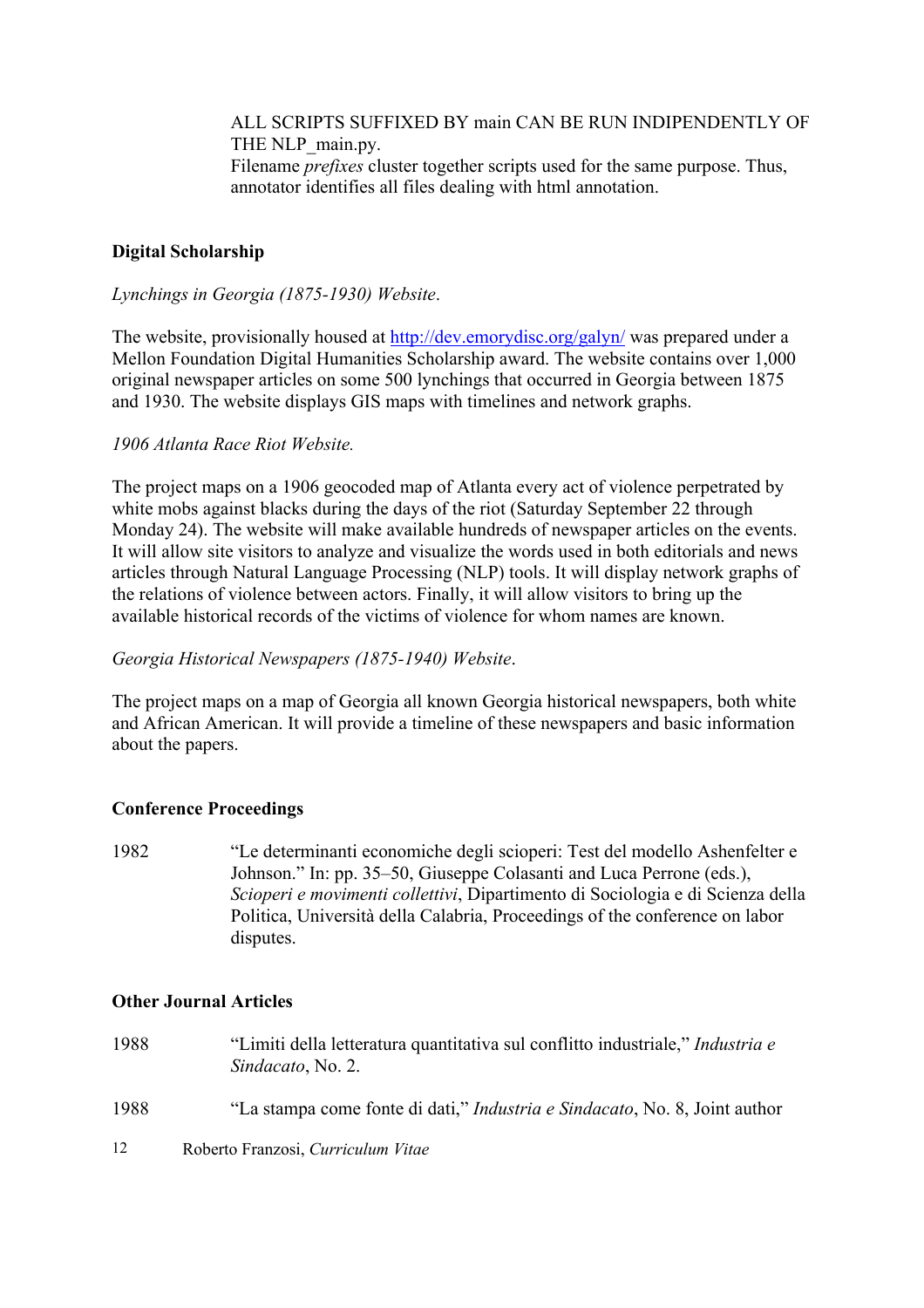|      | with Danila Berretti, Francesco Buda and Annalisa Spotti.                                                                                       |
|------|-------------------------------------------------------------------------------------------------------------------------------------------------|
| 1987 | "Determinanti degli andamenti temporali degli scioperi" Industria e<br>Sindacato, No. 31, Joint author with Danila Berretti and Francesco Buda. |
| 1984 | "Conflittualità e cicli economici," in: <i>Quale Impresa</i> , January.                                                                         |

# **Working Papers and Other Publications**

| 1991 | "Determinants of Temporal Patterns of Strikes in Postwar Italy." Working<br>Paper #43, CSC Ricerche, Centro Studi Confindustria.                                                                                         |
|------|--------------------------------------------------------------------------------------------------------------------------------------------------------------------------------------------------------------------------|
| 1982 | "One Hundred Years of Strike Statistics: Methodological and Theoretical<br>Issues in Quantitative Strike Research." Working Paper No. 257, Center for<br>Research on Social Organization, University of Michigan, March. |
| 1980 | "Organizzazione, forme di azione collettiva e scioperi." In: Terzo Rapporto<br>CSC sull'Industria Italiana, Vol. II, Documenti di base, Rome: Centro Studi<br>Confindustria, July.                                       |
| 1979 | "Le determinanti economiche degli scioperi in Italia: test del modello<br>Ashenfelter e Johnson." In: Secondo Rapporto CSC sull'Industria Italiana,<br>Vol. IV, Rome: Centro Studi Confindustria, May.                   |

# **Review Essays**

| 1983 | Strikes in the United States 1881–1974, by P.K. Edwards. New York: St.          |
|------|---------------------------------------------------------------------------------|
|      | Martin's Press, 1981. Review essay in <i>Industrial Relations Law Journal</i>   |
|      | $(U.C.-Berkeley)$ , Vol. 5, No. 3, pp. 426–39, joint author with Charles Tilly. |

# **Book Reviews**

| 2008 | "Regimes and Repertoires" by Charles Tilly. Chicago: University of Chicago<br>Press, 2006. Contemporary Sociology, Vol. 37, No. 2, pp. 164-166.                                                                                                                                         |
|------|-----------------------------------------------------------------------------------------------------------------------------------------------------------------------------------------------------------------------------------------------------------------------------------------|
| 2006 | "Power and Protest: Global Revolution and the Rise of Détente" by Jeremi<br>Suri. Cambridge, Mass.: Harvard University Press, 2006. American Journal<br><i>of Sociology</i> , Vol. 111, No. 5, pp. 1589-91.                                                                             |
| 2005 | "War of Movement, War of Position: Labor Strategies for the Next Upsurge."<br>In: pp. 433–7, Heidi Gottfried (ed.), Symposium on The Next Upsurge:<br>Labor and the New Social Movements by Dan Clawson. Ithaca: Cornell<br>University Press, 2003. Critical Sociology, Vol. 31, No. 3. |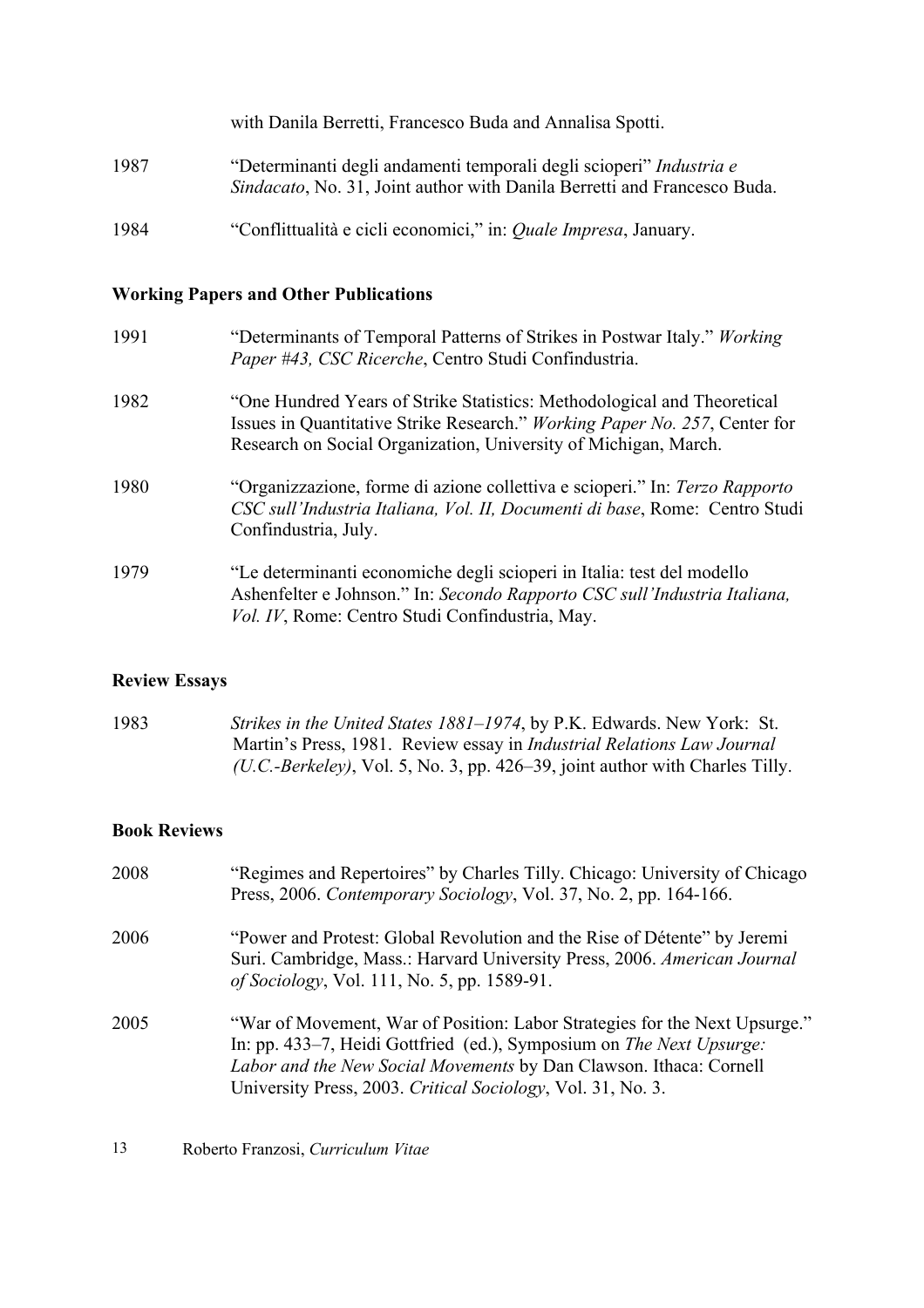| 1994          | Regulating Labor, The State and Industrial Relations Reform in Postwar<br>France, by Chris Howell, Princeton: Princeton University Press, 1992,<br>Contemporary Sociology, Vol. 23, No. 2, pp. 206–7.                          |
|---------------|--------------------------------------------------------------------------------------------------------------------------------------------------------------------------------------------------------------------------------|
| 1988          | <i>Policing Industrial Disputes: 1893–1985</i> , by Roger Geary, Cambridge:<br>Cambridge University Press, 1985, Albion, Vol. 20, No. 1, pp. 147–9.                                                                            |
| 1986          | State and the Unions: Labor Relations, Law, and the Organized Labor<br><i>Movement in America, 1880–1960</i> , by Christopher Tomlins, Cambridge:<br>Cambridge University Press, 1985, Contemporary Sociology, Vol. 15, No. 5. |
| 1983          | Strikes in Australia, by Malcolm Waters, Industrial and Labor Relations<br><i>Review</i> , Vol. 38, No. 3.                                                                                                                     |
| <b>Awards</b> |                                                                                                                                                                                                                                |
|               | Jan-Mar 2014 Senior fellowship, Nuffield College, University of Oxford.                                                                                                                                                        |
| 2013 Fall     | Senior fellowship, The Italian Academy, Columbia University.                                                                                                                                                                   |

2011-2012 Senior fellowship, Fox Center for Humanistic Inquiry, Emory University.

# **Editorships**

| $2014 - 2016$ | Member of the editorial board, Sociological Methodology.     |
|---------------|--------------------------------------------------------------|
| $2012 -$      | Member of the editorial board, Sociología histórica.         |
| $2011 - 2013$ | Member of the editorial board, American Sociological Review. |
| $2010 - 2019$ | Member of the editorial board, Qualitative Sociology.        |
| $2006 -$      | Member of the editorial board, Sociologica.                  |
| $2006 -$      | Member of the editorial board, Partecipazione e conflitto.   |
| $2003 -$      | Member of the editorial board, Current Sociology.            |
| 1997-2003     | Managing editor, Journal of Historical Sociology.            |
| 1993-1995     | Consulting editor, The American Journal of Sociology.        |
|               |                                                              |

<sup>2011</sup> SeptemberMellon Foundation Digital Humanities Scholarship for the project "Lynchings in Georgia (1875-1930)".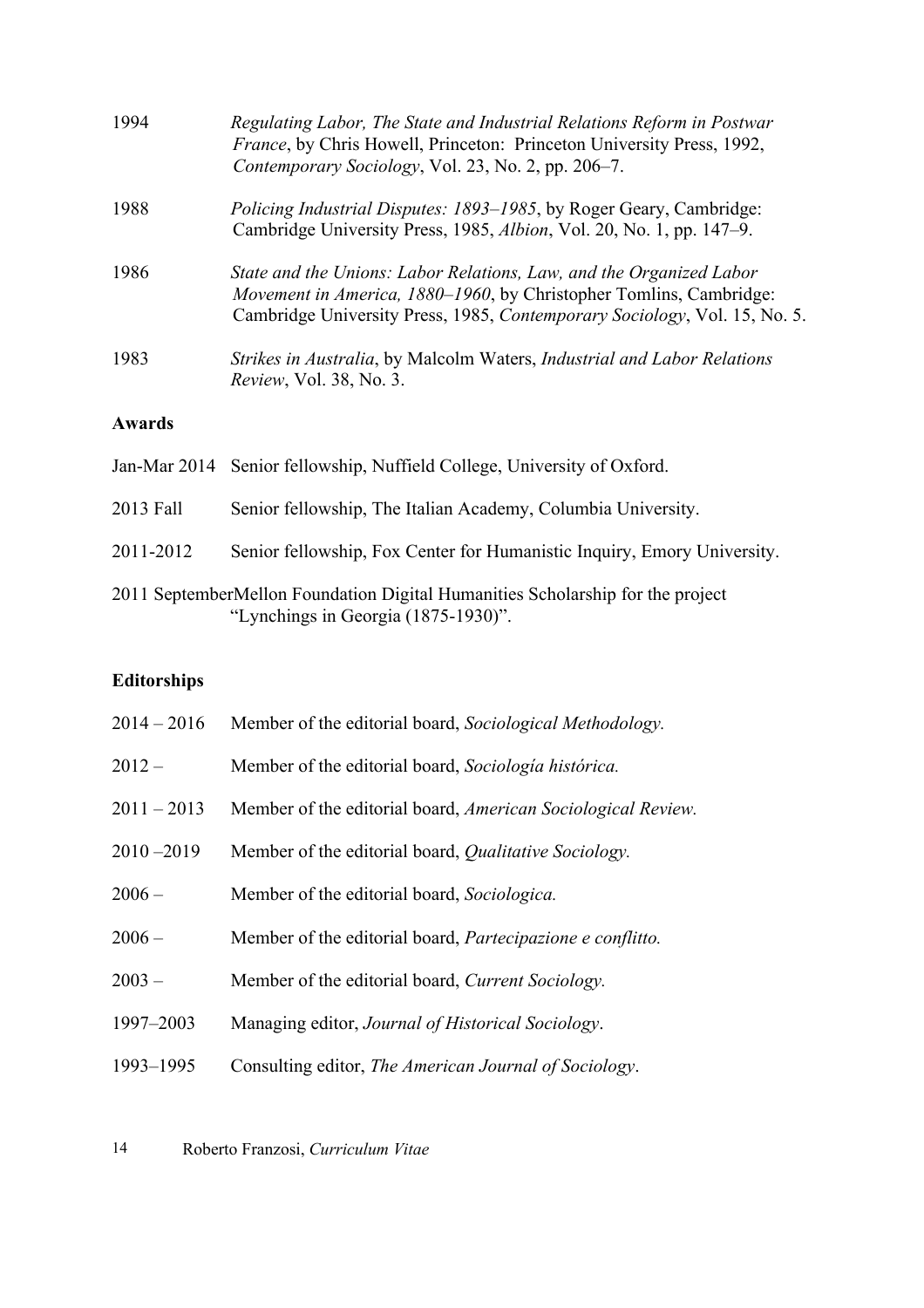# **Service**

| $2017 -$                                | Member of the selection committee, and also as co-organizer of European<br>Studies. Fox Center for Humanistic Inquiry, Emory University.                                                                |
|-----------------------------------------|---------------------------------------------------------------------------------------------------------------------------------------------------------------------------------------------------------|
| $2016 -$                                | Director of Graduate Admissions, Department of Sociology, Emory<br>University                                                                                                                           |
| $2007 - 2013$                           | Member of the Advisory Board of Emory's Center for Mind, Brain, and<br>Culture (CMBC).                                                                                                                  |
| $2007 - 2011$                           | Member of the board for research activities abroad of the Network of Italian<br>Scholars Abroad (NISA) and Istituto Italiano di Scienze Umane (SUM).                                                    |
| $2007 - 2010$                           | Member of the Steering Committee of Emory's European Studies.                                                                                                                                           |
| $5.1.2007 -$                            | External evaluator of doctoral programs at the University of Trento (Italy).                                                                                                                            |
| $2003 - 2010$                           | Member of the Oxford Spring School Steering Committee.                                                                                                                                                  |
| $1.1.2005 -$<br>12.31.2005              | Member of Panel 14 (Political and Social Sciences) of CIVR (Comitato di<br>Indirizzo per la Valutazione della Ricerca), the first comprehensive<br>evaluation of Italian academia (http://www.civr.it). |
| $9.1.2003 -$<br>12.31.2003<br>programs. | Panel member of the UK ESRC (Economic and Social Research Council)<br>Interim Recognition Exercise for the certification of Sociology doctoral                                                          |
| $2001 - 2004$                           | Evaluator of ESRC (Economic and Social Research Council) scholarship<br>applications in Sociology.                                                                                                      |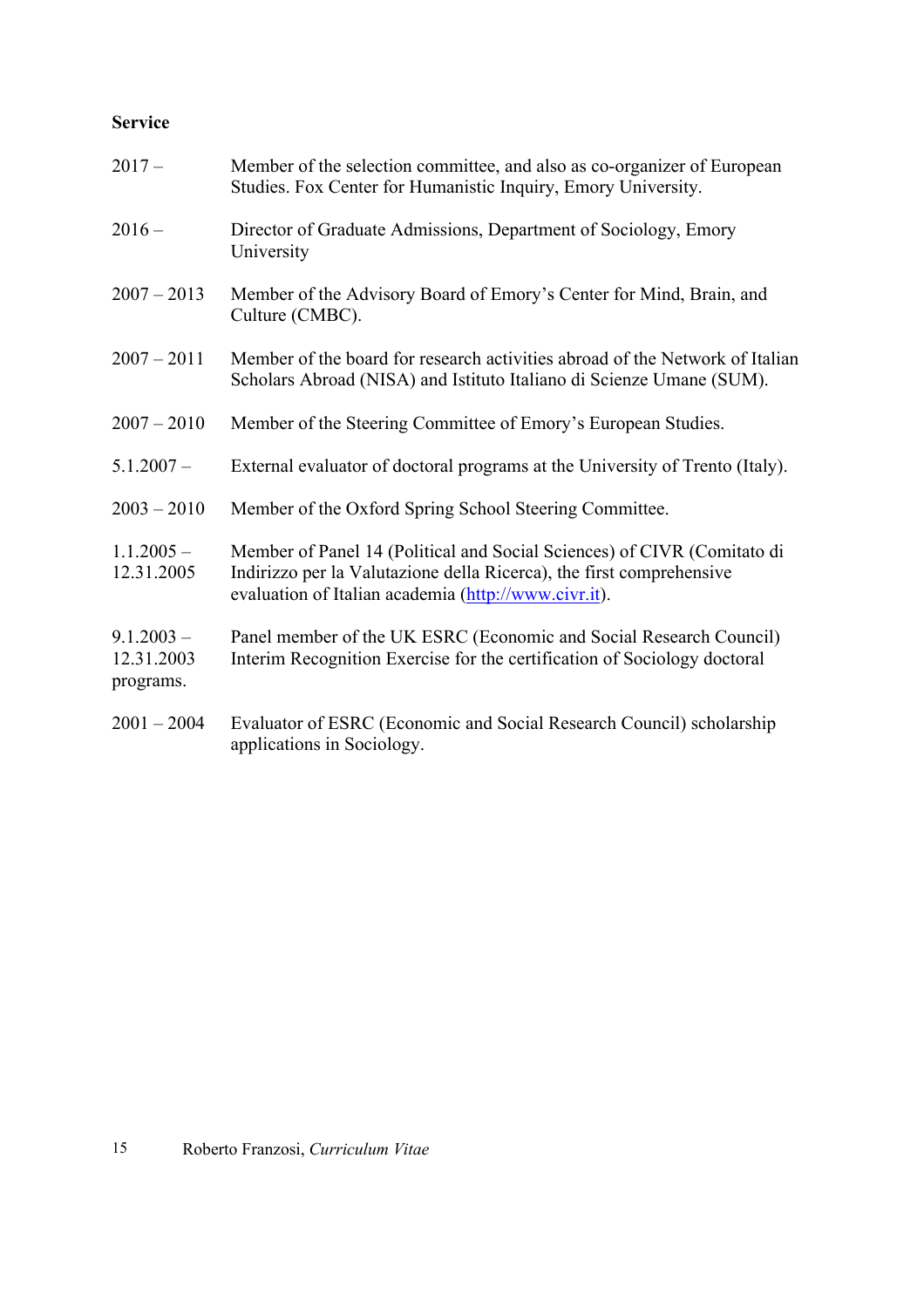# **Research Grants Obtained**

| August 2011      | Mellon Foundation award for Digital Humanities Scholarship for the project<br>"Lynchings in Georgia (1875-1930)"                                                                                                          |
|------------------|---------------------------------------------------------------------------------------------------------------------------------------------------------------------------------------------------------------------------|
| <b>June 2008</b> | Emory University, project on "Lynchings in Jim Crow U.S. South: The Case<br>of Georgia (1875-1930)"                                                                                                                       |
| June 2005        | Provincia Autonoma di Trento, project on The Rise of Italian Fascism: From<br>the "Red Years" to the "Black Years" (1919-22).                                                                                             |
| Feb. 2005        | Nuffield Foundation, project on Trilogy of Rhetoric: An Evaluation of Social<br>Science Quantitative Work (1960–80).                                                                                                      |
| Dec. 2004        | The British Academy, project on Trilogy of Rhetoric: Rhetorical Foundations<br>of Social Science Quantitative Work.                                                                                                       |
| <b>July 2003</b> | University of Reading/University of Trento, project on Mobilisation and<br>Counter-Mobilisation Processes. Italy, From the "Red Years" to the "Black<br>Years" (1919–1922).                                               |
| June 2003        | Nuffield Foundation, project for the Windows development of PC-ACE<br>(Program for Computer-Assisted Coding of Events).                                                                                                   |
| April 2002       | Economic and Social Research Council and Department of Trade and<br>Industry (UK). TCS Programme award on "People's Attitudes and Behaviour<br>Toward Renewable Energy in the Thames Valley Region." With Keming<br>Yang. |
| Sep. 1994        | National Science Foundation, project on Service Sector Conflict: Not Merely<br>a Change in the Location of Conflict.                                                                                                      |
| Dec. 1990        | Intersind, project on Industrial Conflict and Industrial Relations in Italy.                                                                                                                                              |
| Aug. 1990        | Confindustria, project on Industrial Conflict and Industrial Relations in Italy.                                                                                                                                          |
| Nov. 1988        | Confindustria, project on Industrial Conflict and Industrial Relations in Italy.                                                                                                                                          |
| Nov. 1988        | Consiglio Nazionale delle Ricerche, project on "I conflitti e le relazioni di<br>lavoro negli anni '90" (progetto strategico).                                                                                            |
| Jan. 1988        | The University of Wisconsin – Graduate School, project on Industrial<br>Conflict and Industrial Relations in Italy.                                                                                                       |
| Sep. 1986        | FORMEZ, project on Industrial Conflict and Industrial Relations in Italy.                                                                                                                                                 |
| Jul. 1986        | Intersind, project on Industrial Conflict and Industrial Relations in Italy.                                                                                                                                              |
| 16               | Roberto Franzosi, Curriculum Vitae                                                                                                                                                                                        |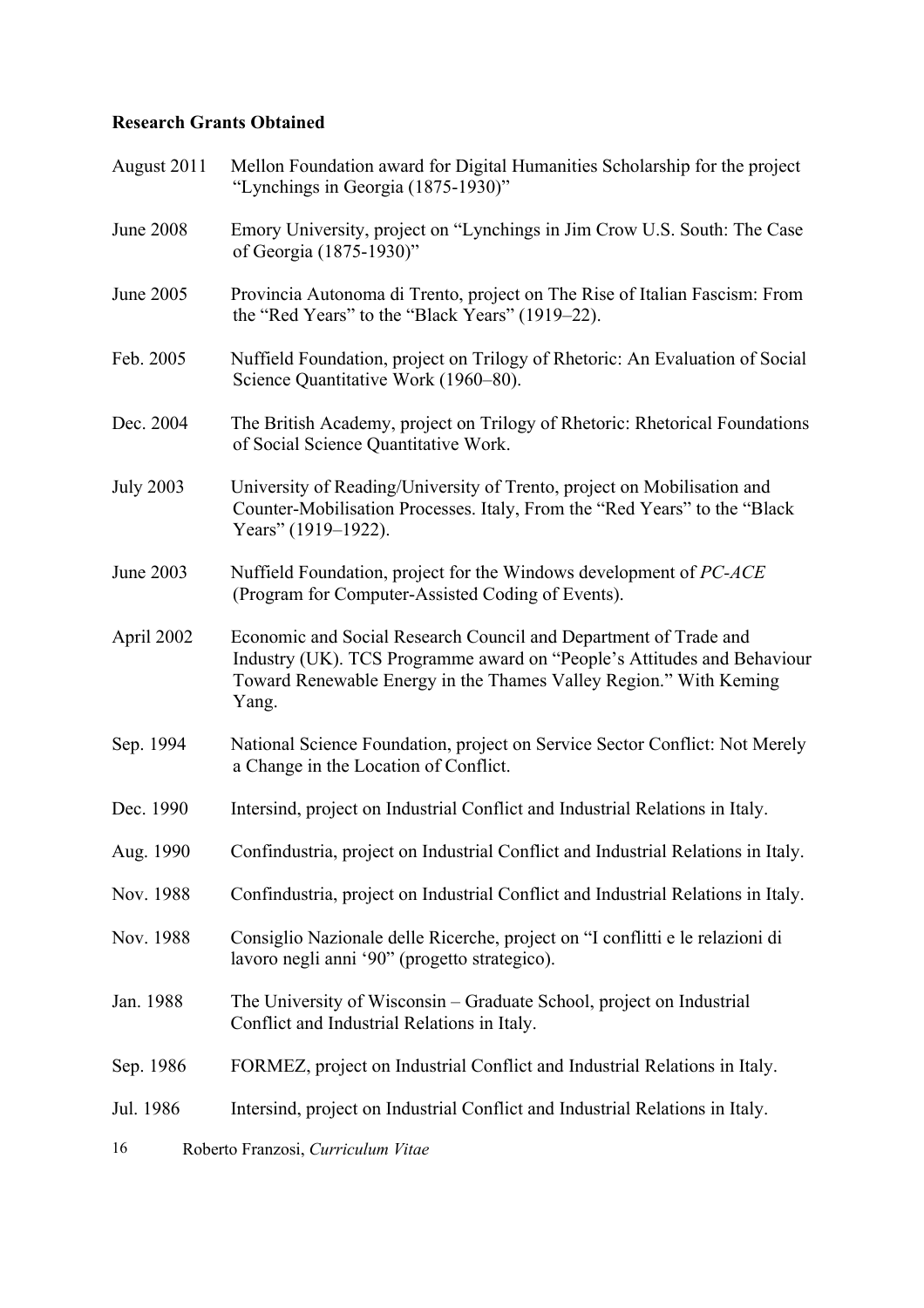| Sep. 1985 | National Science Foundation, project on The Determinants of Temporal<br>Patterns of Strikes: Italy from Unification to Fascism. |
|-----------|---------------------------------------------------------------------------------------------------------------------------------|
| Mar. 1985 | The University of Wisconsin – Graduate School.                                                                                  |
| Dec. 1983 | The University of Wisconsin – Graduate School, project on Industrial<br>Conflict and Industrial Relations in Italy.             |
| Sep. 1983 | Consiglio Nazionale delle Ricerche.                                                                                             |
| Dec. 1982 | ENI.                                                                                                                            |
| Mar. 1982 | Intersind.                                                                                                                      |
| Aug. 1981 | Giovani Imprenditori.                                                                                                           |
| Aug. 1981 | Federazione Imprenditori Marche.                                                                                                |
| Feb. 1981 | Consiglio Nazionale delle Ricerche.                                                                                             |

# **Special Honors and Awards**

| April 2008              | "Faculty Research Excellence Award," EmoryUniversity                                                                                                                                                                                                                         |
|-------------------------|------------------------------------------------------------------------------------------------------------------------------------------------------------------------------------------------------------------------------------------------------------------------------|
| August 2003<br>Reading. | Awarded a five-year "Senior Researcher Fellowship" by the University of                                                                                                                                                                                                      |
| April 2003              | Nominated for award of best professor at the University of Reading.                                                                                                                                                                                                          |
| April 1992              | Listed as one of the top one-hundred professors at the University of<br>Wisconsin-Madison in the publication "The Best Professors at the University<br>of Wisconsin" Madison campus; university-wide survey conducted by the<br>University of Wisconsin Student Association. |
| 1974-1978               | Tuition Fellowship and Stipend, Department of Sociology, The Johns<br>Hopkins University, Baltimore, MD.                                                                                                                                                                     |
|                         | 9.1973–5.1974 AIESEC (Association Internationale des Etudiantes en Sciences<br>Economiques et Commerciales), Monumental Life Insurance Company,<br>Baltimore, MD.                                                                                                            |
|                         | 6.1971–10.1971AIESEC, Kerametal Foreign Trade Co., Bratislava, Czechoslovakia.                                                                                                                                                                                               |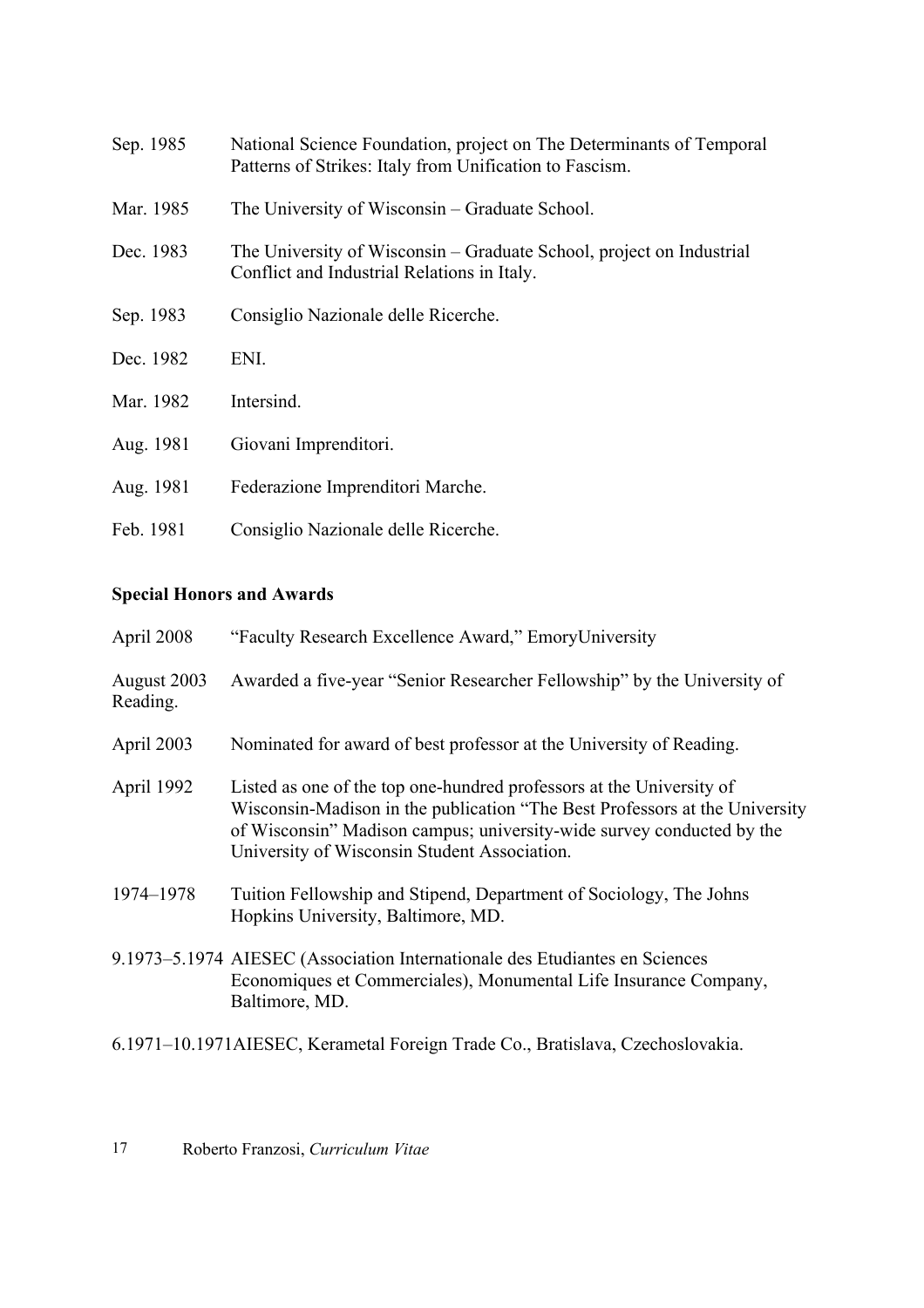# **Visiting Positions**

| May 2019               | University of Urbino                                                                                                           |
|------------------------|--------------------------------------------------------------------------------------------------------------------------------|
| $April - June$<br>2014 | University Ca' Foscari, Venice.                                                                                                |
| 2014                   | March – April University of Trento, Department of Sociology.                                                                   |
| May 2011               | University of Sassari, Department of Languages, Quantitative Narrative<br>Analysis.                                            |
|                        | December 2010 University of Sassari, Department of Political Science, Quantitative Narrative<br>Analysis.                      |
| <b>July 2008</b>       | Taught The Comparative Study of Narratives/Events at the Oslo Summer<br>School in Comparative Social Studies.                  |
| <b>July 2007</b>       | Taught Quantitative Narrative Analysis at the ECPR (European Consortium<br>for Political Research) Summer School in Ljubljana. |
|                        | May – July 2007Fellowship at Nuffield College, University of Oxford.                                                           |
| August 2006            | Taught Quantitative Textual Analysis at the ECPR (European Consortium for<br>Political Research) Summer School in Ljubljana.   |
| 2003-2006              | Visiting Professor, Facoltà di Sociologia, Università di Trento, Italy.                                                        |
| 1990                   | Visiting Professor, Stoà, School of Management, Ercolano, Naples, Italy.                                                       |
| <b>June 1990</b>       | Visiting Professor, Facoltà di Sociologia, Università degli Studi di Torino,<br>Turin, Italy.                                  |
| May 1990               | Visiting Professor, Facoltà di Sociologia, Università degli Studi di Roma, La<br>Sapienza, Rome, Italy.                        |
| Spring 1988            | Visiting Professor, Facoltà di Scienze Politiche, Università degli Studi di<br>Genova, Genoa, Italy.                           |
| Spring 1987            | Visiting Professor, Facoltà di Scienze Politiche, Università degli Studi di<br>Genova, Genoa, Italy.                           |
| Spring 1986            | Visiting Professor, Facoltà di Scienze Politiche, Università degli Studi di<br>Genova, Genoa, Italy.                           |
| 1982-1983              | Research fellowship at ENI, Ente Nazionale Idrocarburi, Rome, Italy.                                                           |
| 18                     | Roberto Franzosi, Curriculum Vitae                                                                                             |
|                        |                                                                                                                                |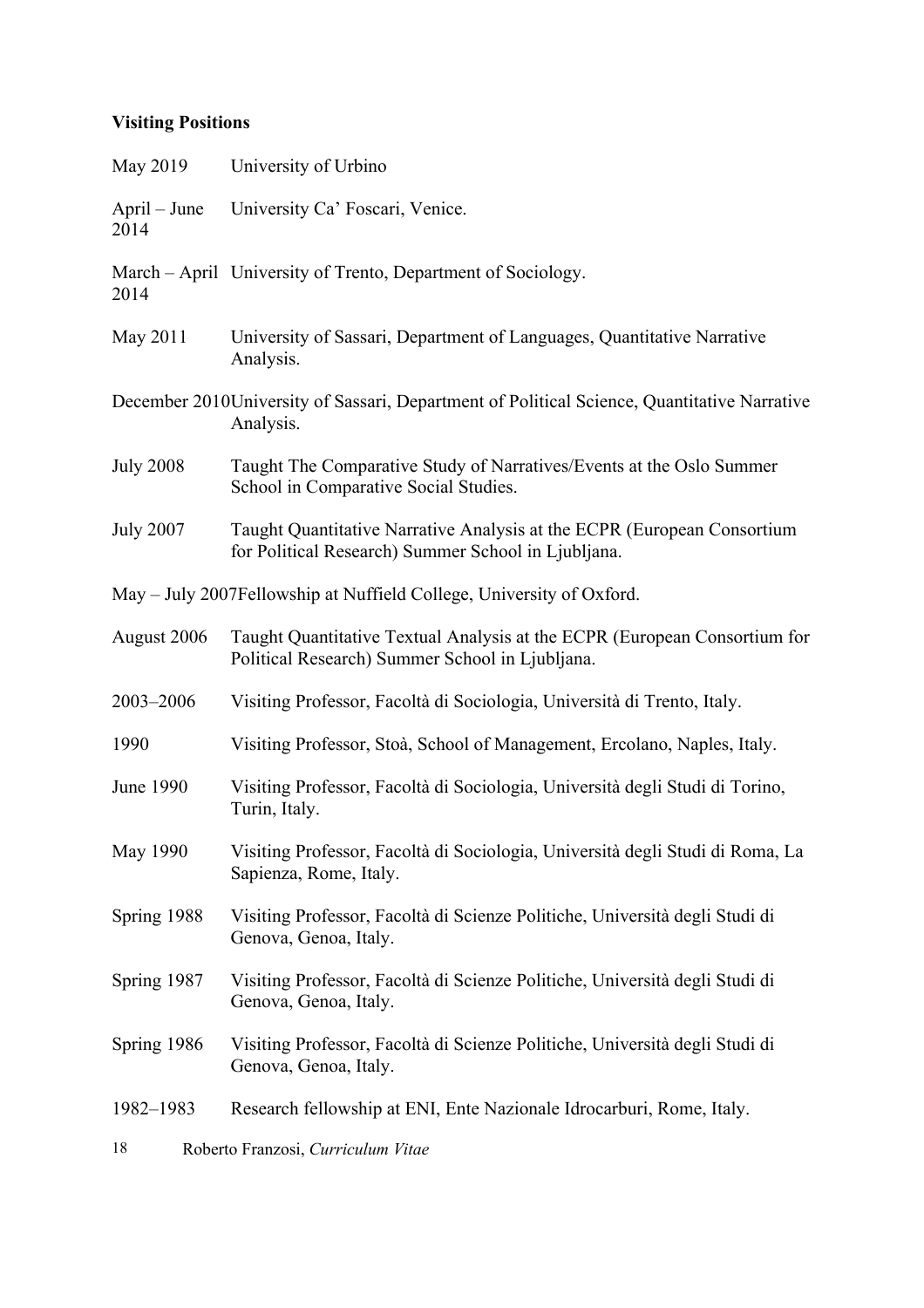- 1981–1982 Postdoctoral Visiting Scholar, Center for Research on Social Organization, The University of Michigan, Ann Arbor, MI.
- 10.1978–8.1981Researcher, Centro Studi, Confindustria, Rome, Italy.
- July 1978 Consultant, The Pan American Health Organization, Mental Health Division, Washington, D.C.
- 9.1976–4.1977 Part Time Consultant, Commodity and Export Projection Division, The World Bank, Washington, D.C.
- 6.1976–8.1976 Research Assistant, Commodity and Export Projection Division, Washington, D.C.
- 9.1973–5.1974 Research Assistant for Prof. Peter H. Rossi, Center for Metropolitan Planning and Research, The Johns Hopkins University, Baltimore, MD.

### **Author Meets Critics**

6.30.2004 Presentation of *From Words to Numbers: Narrative, Data, and Social Science*. Facoltà di Sociologia. Università di Trento (Trento, Italy).

### **Interviews/Media Appearances**

| 2019 | Interviewed and cited in Newsweek, "WHAT WILL THE ECONOMIC<br>IMPACT OF THE GM STRIKE BE? HERE'S WHAT EXPERTS SAY,"<br>9/17/2019 https://www.newsweek.com/gm-strike-economic-impact-1459784                      |
|------|------------------------------------------------------------------------------------------------------------------------------------------------------------------------------------------------------------------|
| 2010 | "Ieri il fascismo, oggi un paese da barzelletta," l'Adige, 6/6/2010                                                                                                                                              |
| 2009 | "Five Lessons about Creativity," Academic Exchange (Emory University),<br>May 2009.                                                                                                                              |
| 2009 | "Five (Personal) Lessons about Creativity," <i>Emory Report</i> , April 13, 2009,<br>Volume 61, Number 27<br>(http://www.emory.edu/EMORY REPORT/erarchive/2009/April/April13/Fir<br>stPersonRobertoFranzosi.htm) |
| 2008 | "Incontro con Roberto Franzosi," RAI International, Taccuino italiano,<br>3.12.2008. Radio interview by Marco Curatolo.<br>(https://webdrive.service.emory.edu/users/rfranzo/RAI Interview/)                     |
| 2007 | "Words about Numbers about People." <i>Emory Quadrangle</i> . Interview by<br>David Raney. Spring 2007, pp. 4-5                                                                                                  |
| 19   | Roberto Franzosi, Curriculum Vitae                                                                                                                                                                               |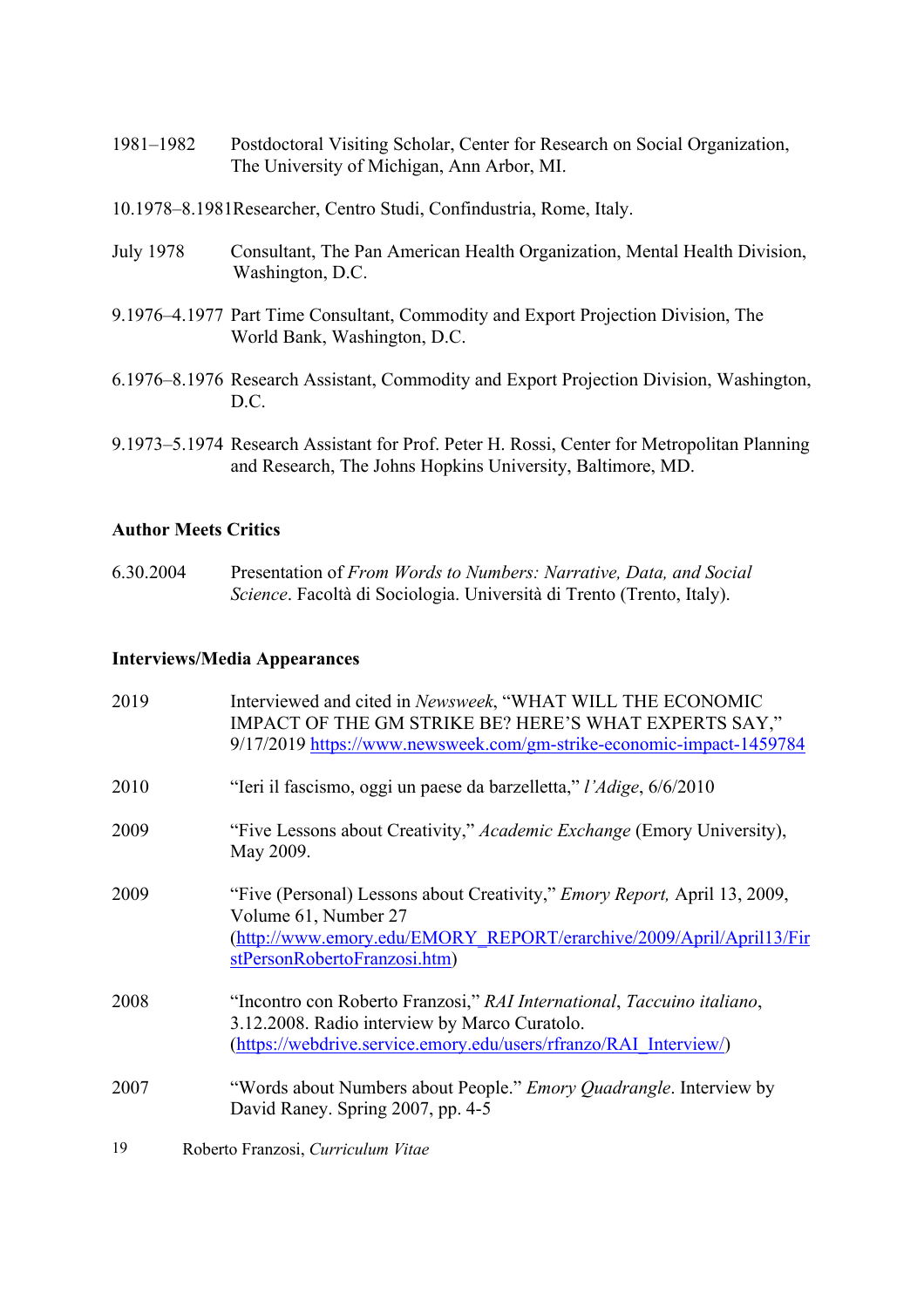|      | (http://www.college.emory.edu/alumni/quad/archives/Q07S/Q07S.pdf)                                                                                                                                                                                                         |
|------|---------------------------------------------------------------------------------------------------------------------------------------------------------------------------------------------------------------------------------------------------------------------------|
| 2006 | "Od besed k številkam," Delos (Slovenian daily), 28.9.2006, p. 19. Interview<br>by Dr. Mojca Vizjak Pavšič.                                                                                                                                                               |
| 2005 | "Art, Alchemy, or Methodology? An Interview with Roberto Franzosi" by<br>Rüya Gökhan Koçer, Concepts & Methods, Vol. 1, Issue 1, 2005, pp. 3-7.<br>$(htp://www.concepts-$<br>methods.org/newsletters/20051001 59 C&M%20Newsletter%202005%201.<br>$\underline{\text{pdf}}$ |
| 1982 | "Perché calano gli scioperi." An Interview by Teresa Marchesi, Successo, No.<br>9, September 1982, pp. 59-64.                                                                                                                                                             |

# **Papers Presented at Conferences and Professional Meetings**

| 7.25-26.2020                             | "Quantitative Approaches to Narrative: From Computer-assisted Quantitative<br>Narrative Analysis (QNA) to Fully Automated NLP Approaches." Invited<br>panel organizer at 26th World Congress of Political Science, 25-29 July 2020,<br>Lisbon, Portugal. Panel postponed to 2021 because of Coronavirus. |
|------------------------------------------|----------------------------------------------------------------------------------------------------------------------------------------------------------------------------------------------------------------------------------------------------------------------------------------------------------|
| 3.2-6.2020                               | "Automatic Extraction and Visualization of the Ws of Narrative: Who, What,<br>When, Where" Invited seminar at the University of Tokyo. Seminar<br>postponed to December 2020/March 2021 because of Coronavirus.                                                                                          |
| 6.25-26.2018                             | "ThinkBIG? ThinkSMALL!!! How Computer Scientists Can Help Humanists<br>and Social Scientists (AND Viceversa)." Invited talk at the thinkBIG<br>Workshop, Windsor, UK.                                                                                                                                    |
| 6.8.2018                                 | "The World of Big Data: How Computer Science is Encroaching upon the<br>Territory of the Humanities and the Social Sciences." University of Milan.                                                                                                                                                       |
| 1.24.2018                                | "The Use of Narrative in Social Science Research." Workshop on<br>"Understanding Narratives for National Security Purposes" National<br>Academy of Sciences, Washington DC; invited talk.                                                                                                                |
| 4.17.2017                                | "Only Another Negro': Racial Violence in Georgia (1875-1935)". Mini-<br>Conference "Lynching in Historical Perspective", Emory University.                                                                                                                                                               |
| 2.10-11.2017                             | "The 1906 Atlanta Race Riots: Newspaper Language and the Epideictic<br>Rhetoric of Race Relations". Conference "Diversity and Variation in<br>Language", Emory University. Joint author with Jimmie Roberts and Kathryn<br>Battaglia.                                                                    |
| 2.10-11.2017                             | "100 Years of Sociological Writing: A Study in Corpus Linguistics".<br>Conference "Diversity and Variation in Language", Emory University. Joint                                                                                                                                                         |
| Roberto Franzosi, Curriculum Vitae<br>20 |                                                                                                                                                                                                                                                                                                          |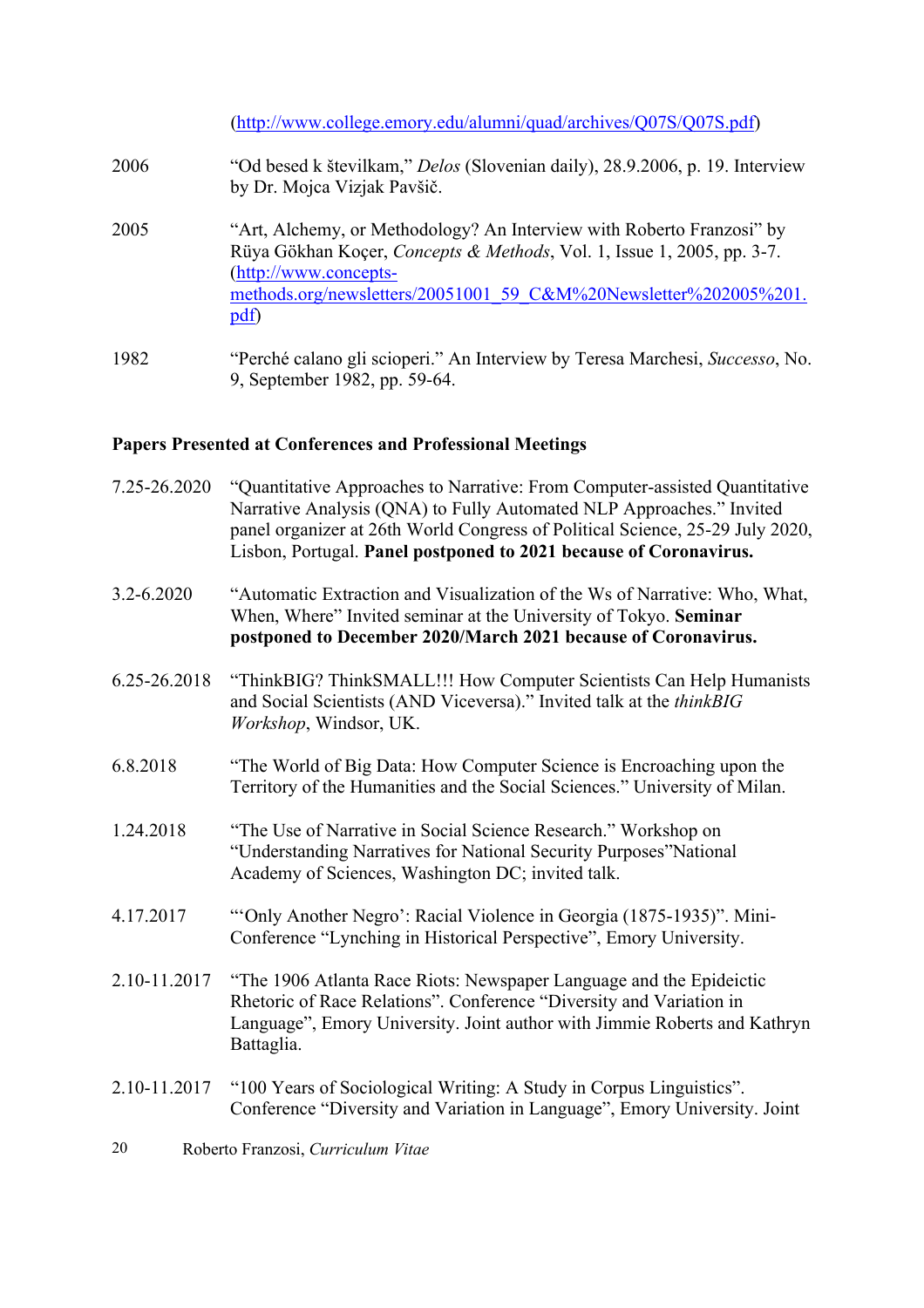|              | author with Jack A. Hardy, Dimitrios Zaras, and Alberto Purpura.                                                                                                                                                                                                                               |  |  |
|--------------|------------------------------------------------------------------------------------------------------------------------------------------------------------------------------------------------------------------------------------------------------------------------------------------------|--|--|
| 10.8-9.2016  | "Networks of violence: The Rise of Italian Fascism (1919-1922) and Georgia<br>Lynchings (1875-1935)." Conference "Network Science in Cognitive<br>Structures", Purdue Winer Memorial Lectures.                                                                                                 |  |  |
| 7.4-6.2016   | Invited talk "On Cicourel" at plenary session of ESRC National Centre for<br>Research Methods, Southampton University, UK.                                                                                                                                                                     |  |  |
| 6.2-3.2016   | Invited talk "Beyond Metaphors and Master Tropes: Tracing the Rich History<br>of Tropes and Figures." Conference "The Transformation of Rhetoric in the<br>21st Century. A two-day meeting at LSE."                                                                                            |  |  |
| 3.16.2015    | Conference organizer at Emory University "What Do Rhetoricians at Work<br>Do? Or, What Rhetoric Does for Us." and speaker "The Linguistic Turn and<br>Metaphor: The Lost Gamut of Tropes and Figures".                                                                                         |  |  |
| 1.10-12.2014 | Invited commentator at the conference "MACAS - Mapping the Cultural<br>Authority of Science" held in Istanbul.                                                                                                                                                                                 |  |  |
|              | 12.16-17.2013 Invited speaker at the conference "Culture and Social Change: The Role of<br>Aesthetics" held at the London School of Economics and Political Science,<br>with the talk "From Words to Visuals: Things to Do with Words."                                                        |  |  |
| 11.22.2013   | "Narrative Analysis and GIS" Social Science History Meetings, Chicago, Ill.                                                                                                                                                                                                                    |  |  |
| 2.22.2013    | Conference organizer at Emory University "What Can We Do with Words?"<br>and speaker "The Social Scientist, the Word, and the World. What<br>"Thousands of Words in the Computer" Tell Us About Italian Fascism<br>(1919–1922) and Georgia Lynchings (1875–1930)."                             |  |  |
| 3.19.2012    | Conference organizer at Emory University "Blending of Disciplines:<br>Rhetoric and the Social Sciences" and speaker "Reinventing the Wheel?<br>Social Science Approaches to Texts and Rhetoric."                                                                                               |  |  |
| 7-9-10.2012  | Invited speaker at the conference "3 <sup>rd</sup> MI Conference on Text Mining<br>Methods (TMM) 'Validating Evidence'" held at the London School of<br>Economics and Political Science, with the talk "Validating Historical Data:<br>Quantitative Narrative Analysis as a Text Mining Tool." |  |  |
| 6.29.2012    | Invited speaker at the conference "XI International Conference on Social<br>Representations" held at Evora, Portugal, with the talk "Narrative Grammar<br>and Actor-Action-Network Analysis from Textual Data."                                                                                |  |  |
| 2.13.2012    | Invited speaker at the conference "Humanities in the 21st Century" held at<br>the Istituto Italiano di Cultura, New York, with the talk "Italian Sociology:<br>People, Places, and Themes. A Panoramic View."                                                                                  |  |  |
| 21           | Roberto Franzosi, Curriculum Vitae                                                                                                                                                                                                                                                             |  |  |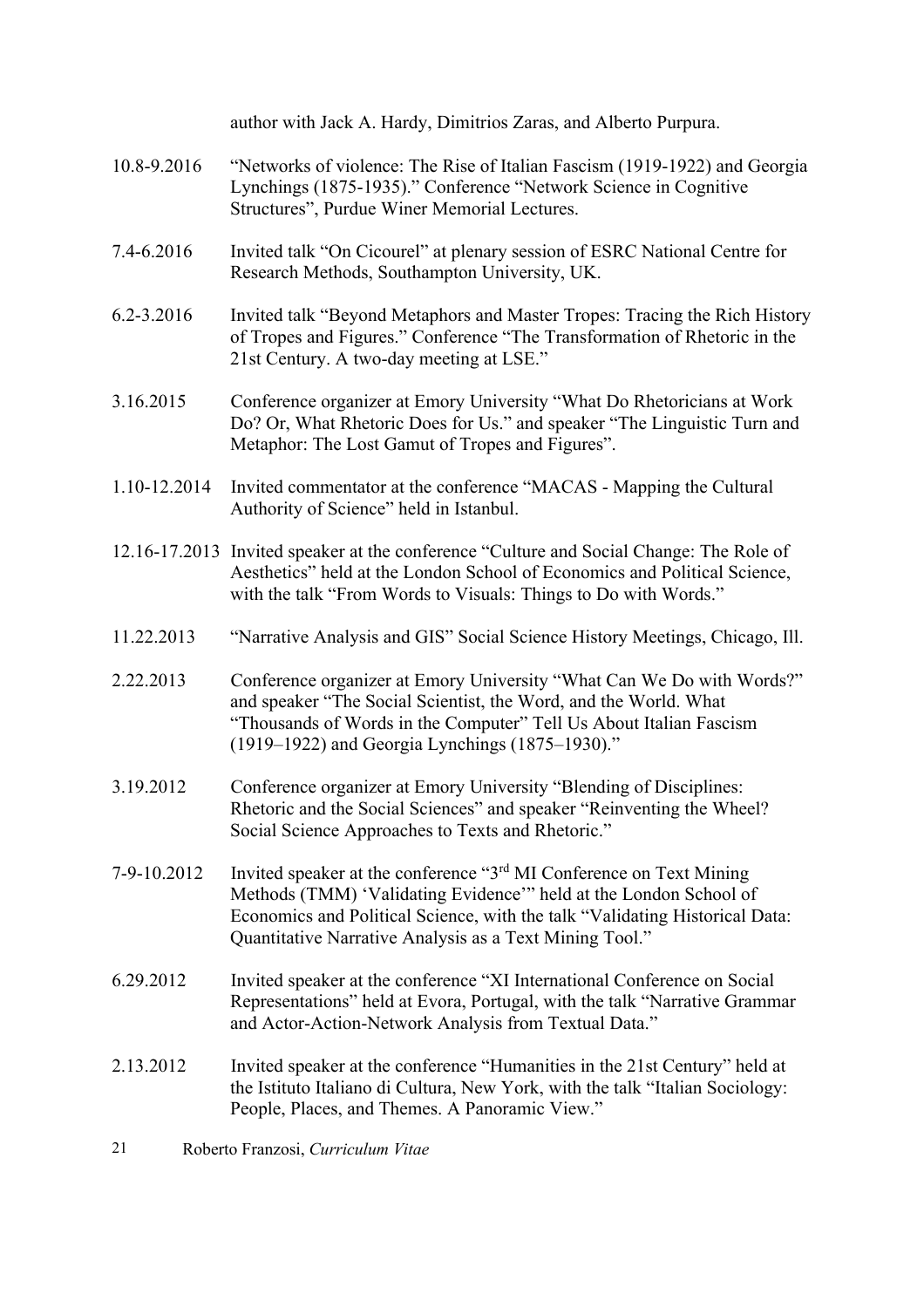- 11.17-19.2011 Invited speaker at the conference "Life! Motions Motives Emotions" held at UCLA with the talk "When Passions Ran High: Lynchings in Georgia (1875- 1930)."
- 6.23-24.2011 Invited speaker at the 2nd MI Conference on "Text-Mining Methods: 'Innovations, Applications and Comparisons'," London School of Economics (London, UK), with the talk "Quantitative Narrative Analysis (QNA). What Is it? How Does it Work? Why Use it?"
- 6.9-10.2011 Invited speaker at the "Fourth Conference of the European Network of Analytical Sociologists," Paris (France), with the talk "Ways of Measuring Agency Quantitative Narrative Analysis (QNA)."
- 6.5.2010 "Quanto paga la violenza? L'avvento del Fascismo nella grammatica del racconto giornalistico." Festival dell'Economia, Trento (Italy).
- 4.16.2010 "The Origins of Italian Fascism: Diffusion through Violent Actions in the Years 1919-1922." American Association of Geographers Meetings, Washington, DC.
- 11.13.2009 "Ways of Measuring Agency and Action: An Application to Lynchings in Jim Crow South." Social Science History Meetings, Long Beach, CA.
- 5.21–23.2009 Invited panel organizer and speaker at the conference "Il destino della democrazia: relativismo e universalizzazione." Naples, Castel dell'Ovo, SUM.
- 5.1–5.2.2009 Invited speaker at the conference "Partition Violence." University of Chicago.
- 12.29–30.2008 Invited speaker at the conference "Information beyond Shannon." Venice, Istituto Veneto di Scienze, Lettere, ed Arti.
- 12.4–5.2008 Invited speaker at the conference "Conference on Optimal Coding of Open-Ended Survey Data." University of Michigan, ISR.
- 10.3–5.2008 Invited keynote speaker at the conference "Contention, Change, and Explanation: A Conference in Honor of Charles Tilly." Columbia University and SSRC, New York.
- 4.13–14.2007 Invited keynote speaker at the conference "Professori italiani d'America (USA e Canada). Le scienze umane e sociali." Italian Embassy, Washington, DC.
- 5.18–19.2006 Invited speaker at the workshop "Discourse Analysis, Theoretical Frameworks and Empirical Methods," European University Institute
- 22 Roberto Franzosi, *Curriculum Vitae*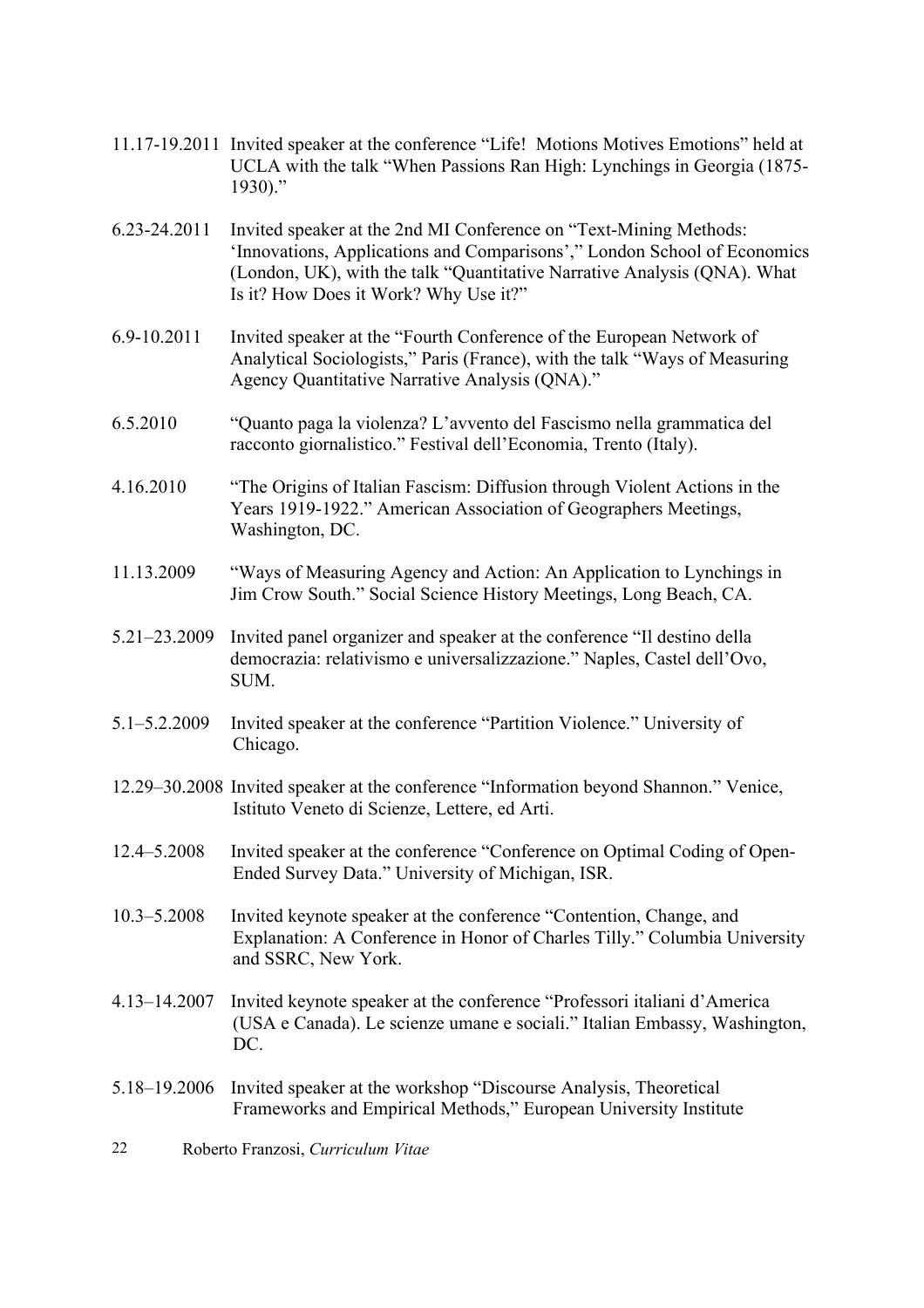(Florence, Italy).

- 4.22–23.2004 Invited keynote speaker at the conference "Historical Sociology," Department of Sociology, University of Copenhagen (Denmark).
- 8.16.2004 Author Meets Critics Session. *The Next Upsurge: Labor and the New Social Movements* (Cornell University Press, 2003) by Dan Clawson. American Sociological Association 2004 Meetings, San Francisco, CA.
- 10.17–18.2003 Invited participant at the conference "Mediterranean Voices," Department of Sociology, University of Crete (Greece).
- 8.16–19.2003 "Narrative and Textual Analysis. Methodological Training Workshop," invited speaker, American Sociological Association 2003 Meetings, Atlanta, GA.
- 11.29.2002 Invited discussant at the conference "Network Analysis and Social Movements," Department of Sociology, University of Manchester.
- 9.19–21.2002 Invited speaker at the Task 29 IEA Bioenergy International Workshop, Dubrovnik, Croatia.
- 8.18–21.2001 "Quantifying Event Narratives. Pros and cons," American Sociological Association 2001 Meetings, Anaheim, CA.
- 6.21–24.2001 Invited speaker at the conference "Mobilization and Repression: What We Know and Where We Should Go From Here," University of Maryland, USA.
- 6.22–25.2000 Invited speaker at the international conference "Social Movement Analysis: The Network Perspective," University of Strathclyde, Glasgow.
- 4.12–15.2000 "From Words to Numbers: Narrative as Data. Lessons from the Rhetorical Construction of a Book," European Social Science History Conference, Amsterdam.
- 11.19–22.1998 "From Words to Numbers: Constructing and Using Data on Italian Labor Conflict," Social Science History Meetings, Chicago.
- 7.9–11.1998 Invited speaker at the "Second Conference on Protest Event Analysis," Wissenschaftszentrum Berlin (WZB).
- 3.5–7.1998 "Fascist and Socialist Political Movements in Post-First World War Italy," European Social Science History Conference, Amsterdam.
- 10.12.1996 "Narrative and Narrative Methods," Social Science History Association Meetings, New Orleans.
- 23 Roberto Franzosi, *Curriculum Vitae*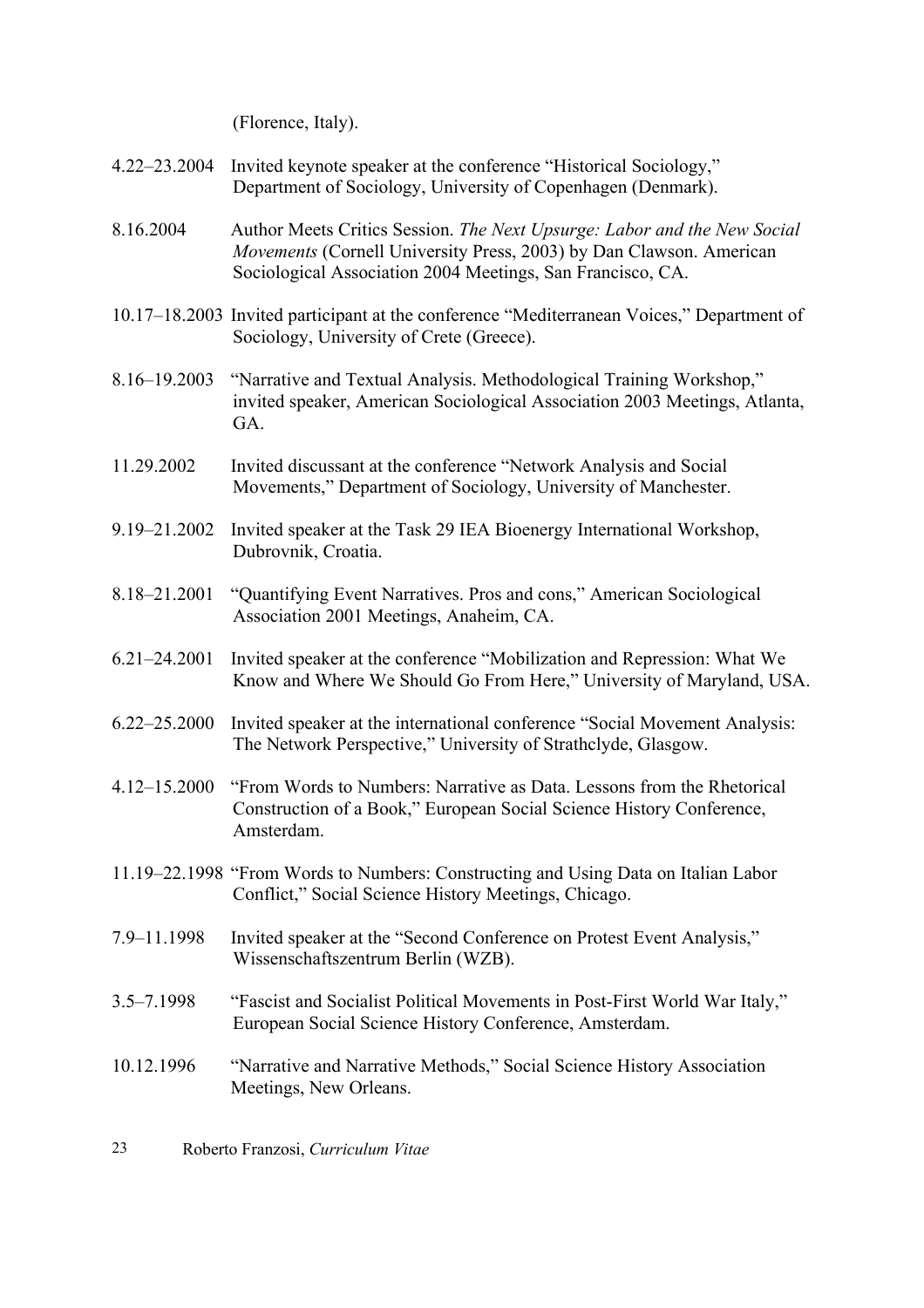|              | 8.20–22.1995 "Didactic Seminar on Text Analysis," invited seminar on Text Analysis at the<br>1995 meetings of the American Sociological Association.                                                      |  |
|--------------|-----------------------------------------------------------------------------------------------------------------------------------------------------------------------------------------------------------|--|
|              | 10.14–16.1994 "A Matchmaker's Dream: The Marriage of History and Statistics," Social<br>Science History Association Meetings, Atlanta.                                                                    |  |
| 4.21–23.1994 | "The Puzzle of Strikes," invited paper, European Conference of Industrial<br>Relations, Brussels, Belgium.                                                                                                |  |
| 7.7.1993     | Invited speaker at the conference "Textual Analysis," Pittsburgh, Carnegie<br>Mellon University.                                                                                                          |  |
| 3.20.1990    | Invited speaker at the conference "Il conflitto e le relazioni di lavoro nel<br>prossimo decennio," Progetto strategico CNR, Rome, Italy.                                                                 |  |
| 4.7.1989     | Invited speaker at the conference "Il conflitto e le relazioni di lavoro nel<br>prossimo decennio," Progetto strategico CNR, Milan, Italy.                                                                |  |
|              | 10.29–11.1.1987 Forgotten Actors in Strike Research: Employers and the State. New<br>Theoretical and Methodological Research Strategies," Social Science History<br>Association Meetings, New Orleans.    |  |
|              | 11.21–24.1985 "The Press as a Source of Socio-Historical Data: Issues in the Methodology<br>of Data Collection from Newspapers," Social Science History Association<br>Meetings, Chicago.                 |  |
|              | 8.26–30.1985 "Determinants of Temporal Patterns of Strikes in Postwar Italy," American<br>Sociological Association Meetings, Washington, D.C.                                                             |  |
|              | 10.13-15.1983 Discussant, Fourth International Conference of Europeanists, Washington,<br>D.C.                                                                                                            |  |
|              | 6.3–4.1983 Invited speaker at the Conferenza Nazionale A.I.S.R.I. (Associazione Italiana<br>di Studio delle Relazioni Industriali) on "Conflittualità e relazioni<br>industriali," Riva del Garda, Italy. |  |
| 9.6-10.1982  | "An Old Problem Revisited: Distributed Lags and the Almon Technique,"<br>American Sociological Association Meetings, San Francisco.                                                                       |  |
|              | 4.29–5.1.1982 Discussant, Third International Conference of Europeanists, Washington,<br>D.C.                                                                                                             |  |
|              |                                                                                                                                                                                                           |  |

# **Invited Workshops**

- 3.27.2020 Invited workshop on Natural Language Processing at the Department of Department of Sociology, Indiana University (**seminar postponed because**
- 24 Roberto Franzosi, *Curriculum Vitae*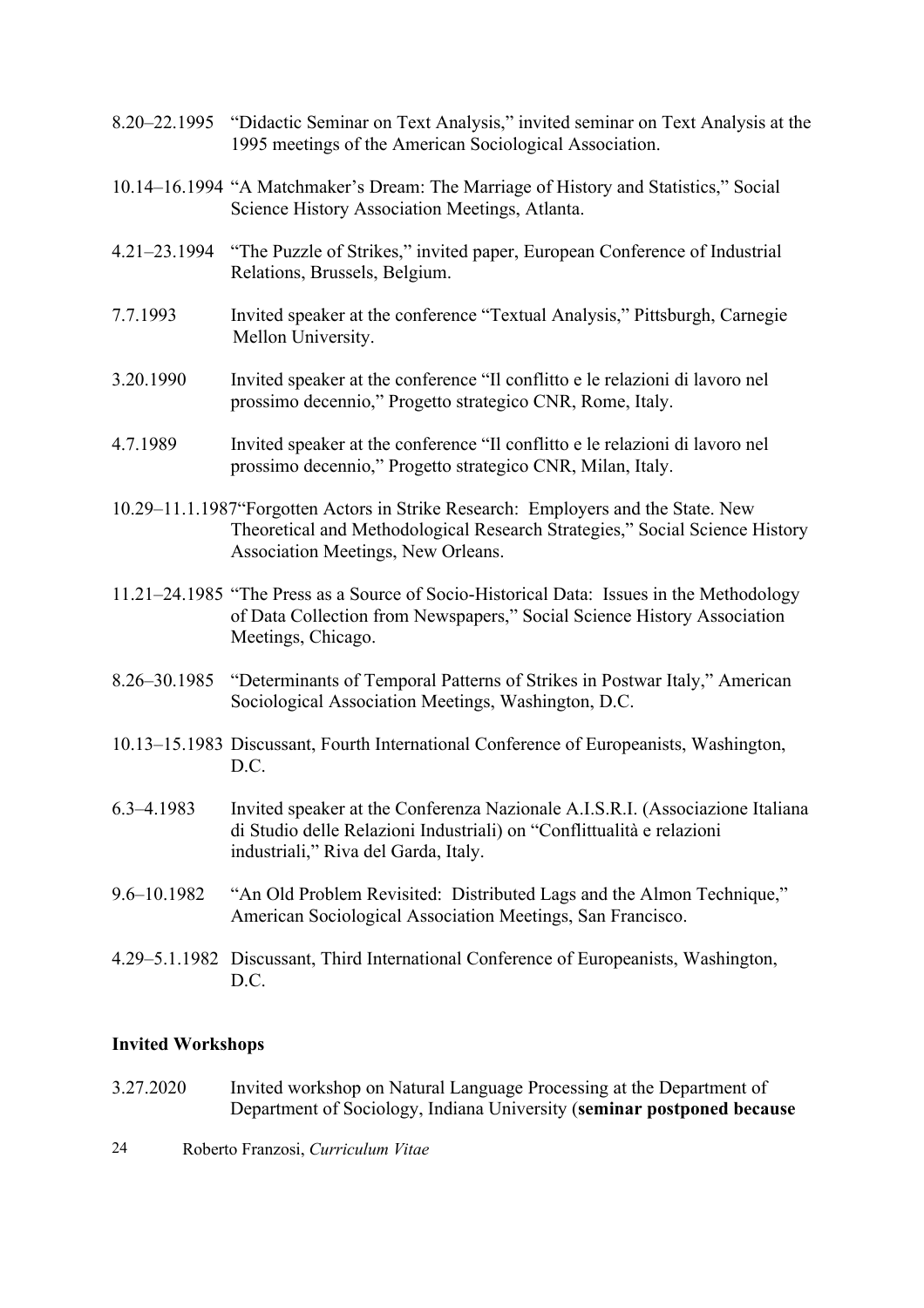### **of Coronavirus**).

- 6.22.2017 Invited one-day workshop on Natural Language Processing and PC-ACE (Program for Computer-Assisted Content-Analysis) at the Department of Sociology, University of Trento.
- 5.22-23.2017 Invited two-day workshop on Quantitative Narrative Analysis (QNA), Natural Language Processing and PC-ACE (Program for Computer-Assisted Content-Analysis) at the Methodology Institute, London School of Economics.
- 9.2.2016 Invited workshop on Natural Language Processing and PC-ACE (Program for Computer-Assisted Content-Analysis) at the Department of Sociology, University of Vanderbilt.
- 5.8-9.2014 Invited four-day workshop on Quantitative Narrative Analysis (QNA) and
- 5.15-16.2014 PC-ACE (Program for Computer-Assisted Content-Analysis) at the Graduate School of the University of Venice.
- 3.24-27.2014 Invited four-day workshop on Quantitative Narrative Analysis (QNA) and PC-ACE (Program for Computer-Assisted Content-Analysis) at the Sociology Department, University of Trento.
- 2.21.2014 Invited one-day workshop on Quantitative Narrative Analysis (QNA) and PC-ACE (Program for Computer-Assisted Content-Analysis) at the Sociology Department, University of Oxford.
- 6.5-6.2013 Invited two-day workshop on Quantitative Narrative Analysis (QNA) at the School of Social Sciences, Cardiff University (United Kingdom).
- 6.5-6.2012 Invited two-day workshop on Quantitative Narrative Analysis (QNA) at İstanbul Bİlgİ University, Istanbul (Turkey).
- 5.14-15.2012 Invited two-day full-time workshop on Quantitative Narrative Analysis (QNA) at the Department of Language and Asian and African Mediterranean Civilizations, University of Venice, Ca' Foscari (Italy).
- 5.10–11.2012 Invited, two-day full-time workshop on Quantitative Narrative Analysis (QNA) at the Department of Sociology, University of Humboldt (Germany).
- 5.2.2012 Invited, one-day full-time workshop on Quantitative Narrative Analysis (QNA) at the Methodology Institute, London School of Economics (UK).
- 12.8–9.2011 Invited, two-day full-time workshop on Quantitative Narrative Analysis (QNA) at the Department of Sociology, University of Geneva (Switzerland).
- 5.1-15.2008 Invited, three-day full-time workshop on Quantitative Narrative Analysis
- 25 Roberto Franzosi, *Curriculum Vitae*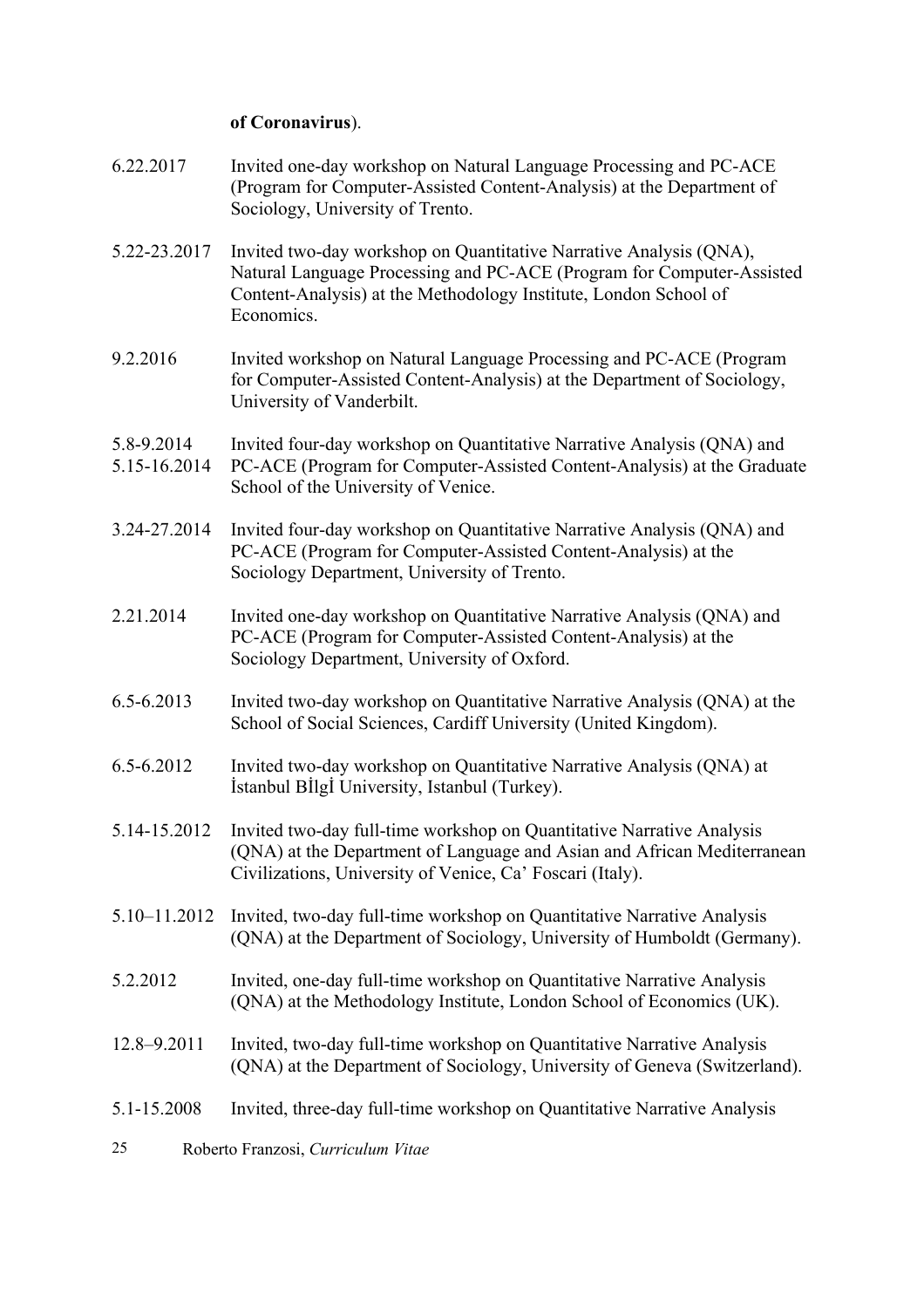#### **Invited Lectures and Other Presentations before Professional Audiences**

Department of Sociology, Indiana University, invited talk for the "2020 Karl F. Schuessler Lecture in the Methodologies of Social Research," March 27 2020 (**postponed because of Coronavirus**); Department of Mathematics & Computer Science, Emory University, SIAM Chapter (Society for Industrial and Applied Mathematics) event "Bridging The Gap: Math across Emory", invited talk on "The shape of stories", 11-17-2017; Department of Computer Science, University of Bolzano, 7-5-2017; Graduate School, University of Warwick, 5-24- 2017; Graduate School, University of Warwick, 5-24-2017; Vanderbilt University, 9.1- 2.2016; Department of Sociology, University of Trento, 5.27.2015; Department of Media and Communication, University of Leicester, 6.3.2015; Amsterdam Critical Discourse Community (ACDC), Free University (Amsterdam), 4.23.2014; Amsterdam Centre for Urban History, University of Amsterdam, 4.22.2014; Graduate School in Social and Political Sciences, University of Milan-Statale, 4.11.2014; School of Applied Social Sciences, Durham University, 2.12.2014; Department of Sociology, University of Oxford, 2.3.2014; Department of Sociology, SUNY Binghampton, 11.15.2013; Department of Sociology, Princeton University, 11.14.2013; Italian Academy, Columbia University, 10.2.2013; Department of Sociology, New York University, 9.23.2013; Department of Sociology, London School of Economics and Political Science (UK), 6.3.2013; Department of Sociology, University of Trento, 5.29.2012; University of Venice, Ca' Foscari, 4.23.2013; Department of Information Engineering, Ingegneria dell'informazione, University of Padua (Italy), 4.21.2013; Collegio Carlo Alberto, Turin (Italy), 4.20.2013; Department of Political Science, American University, 3.7.2013; Emory University, School of Public Health, 3.6.2013; Department of Sociology, University of Trento, 12.12.2012; Department of Sociology, Emory University, 10.1.2012; Department of Sociology, University of Trento, 12.12.2012; Beks Institute, Istanbul (Turkey), 6.7.2012; School of Social Sciences, Cardiff University (UK), 5.3.2012; Linguistics Program, Emory University, 4.17.2012; Department of Sociology, University of Trento, 12.15.2011; Department of Decision Sciences, Bocconi University (Italy), 6. 3.2010; Department of Sociology, Sam Houston State University, 4.23.2010; Department of Italian, Georgetown University, 4.15.2010; Department of Sociology, University of Trento, 12.16.2009; Department of Anthropology, Emory University, 10.26.2009; Department of Sociology, Vanderbilt University, 9.10-11.2009; Graduate School in Social Economic and Political Sciences, University of Milan, 5.15.2009; Department of Sociology, Yale University, 4.13.2009; Center for Faculty Development and Excellence, Emory University, 4.1.2009; Department of English, Emory University, 3.23.2009; Department of Anthropology, Georgia State University, 2.17.2009; Italian Studies, Emory University, 11.18.2008; Department of Sociology, University of Arizona-Tucson, 4–5.9.2008; ILA (Graduate Institute of the Liberal Arts), Emory University, 5.3.2008; European Studies, Emory University, 4.2.2008; Department of Sociology, University of South Carolina, 25.1.2008; Department of Sociology, University of Georgia, 12.10.2007; Nuffield College, University of Oxford (UK), 23.5.2007; Department of Political Science, University of Bologna (Italy), 16.5.2006; Nuffield College, University of Oxford, 22.2.2006; Department of Sociology, Emory University, 1.12.2005; Department of Sociology, University of Humboldt (Germany), 10–11.11.2004; Department of Political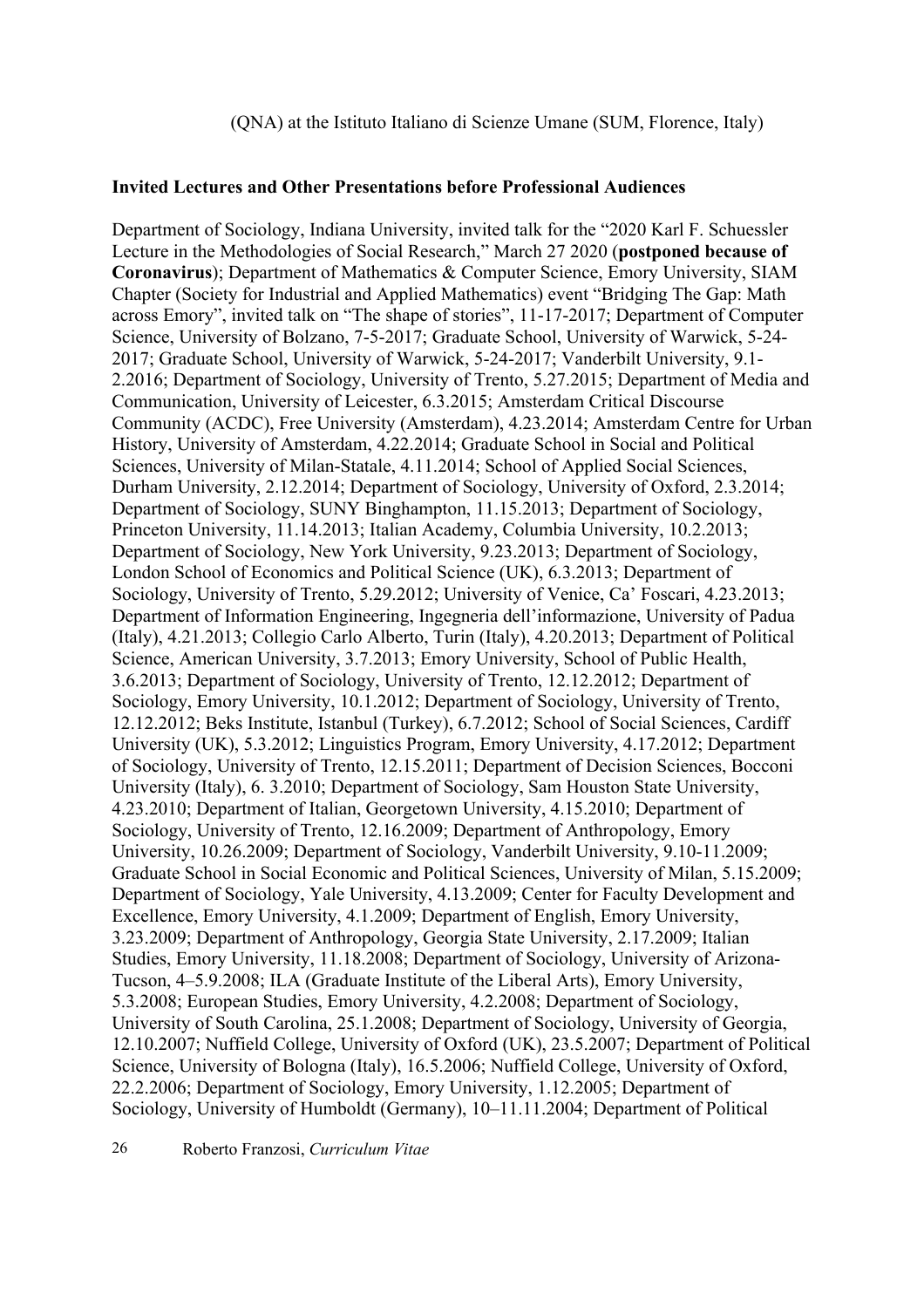Science, University of Genoa (Italy), 8.11.2004; Istituto Cattaneo, Bologna (Italy), 29.10.2004; Department of Sociology, University of Wisconsin-Madison, 9.7.2004; Department of Sociology, Northwestern University, 9.9.2004; Department of Sociology/Institute for Social Research, University of Michigan, 9.14.2004; Department of Sociology, Columbia University, 9.16.2004; Princeton Institute for International and Regional Studies, Princeton University, 9.20.2004; Department of Sociology, Johns Hopkins University, 9.22.2004; Department of Sociology, Emory University, 9.23–24.2004; Department of Sociology, University of Haifa (Israel), 5.17–19.2004; Department of Economics, University of Urbino (Italy), 5.3.2004; Department of Sociology, University of Kent-Canterbury (England), 2.19.2004; Department of Human and Social Sciences, University of Trento (Italy), 1.21.2004; Department of Political Science, University of Trieste (Italy), 10.22.2003; Department of Sociology, University of Trento (Italy), 4.2.2003; Department of Sociology, University of Loughborough, 2.19.2003; Department of Sociology, University of Oxford, 6.30.2003; Department of Linguistics, University of Reading (England), 12.21.2003; Department of Sociology, University of Oregon (USA), 12.9– 10.2002; Faculty of Education, University of Reading (England), 2.15.2001; Department of Sociology, University of Reading, 10.26.2000; School of Sociology and Social Policy, Queen's University of Belfast (Northern Ireland) (Distinguished Scholar Series), 4.3.2000; Department of Politics, University of Reading (England), 2.2.1999; Department of Sociology, University of Kent-Canterbury (England), 10.29.1998; Department of Sociology, University of Trento (Italy), 6.3.1997; Department of Sociology, University of Iowa (USA), 5.13.1997; Nuffield College, University of Oxford (England), 5.5.1997; Industrial Relations Department, London School of Economics and Political Science (England), 3.6.1997; Department of Applied Social Studies and Social Research, University of Oxford (England), (joint presentation with PierPaolo Mudu), 2.20.1997; Department of Sociology, University of Texas A&M (USA), 10.10.1996; Center for West-European Studies, University of Pittsburgh (USA), 10.4.1996; Department of Sociology, University of Iowa (USA), 10.2–3.1996; Department of Applied Social Studies and Social Research, University of Oxford (England), 11.25.1996; Department of Sociology, University of York (England), 6.3.1996; Nuffield College, University of Oxford (England), 10.18.1995; Department of Sociology, Emory University (USA), 8.17–18.1995; Department of Sociology, New School for Social Research (USA), 5.26.1995; Department of Sociology, Columbia University (USA), 3.20.1995; Department of Sociology, New York University (USA), 1.25.1995; Department of Sociology, Rutgers University (USA), 10.26.1994; Department of Sociology, Princeton University (USA), 10.26.1994; Department of Sociology, Rutgers University (USA), 10.26.1994; Department of Social Sciences, The European University Institute, Florence (Italy), 5.28.1993; Department of Sociology, Rutgers University, 4.1.1993; Department of Sociology, Rutgers University, 4.1.1993; Institute of Political Science, University of Genoa (Italy), 6.27.1991; The World Bank, Washington, D.C. (USA), 4.15.1991; Department of Economics, University of Cagliari (Italy), 1.14.1991; Department of Political Science, University of Salerno (Italy), 11.15.1990; Department of Social Sciences, University of Turin (Italy), 9.28.1990; Department of Social Sciences, University of Turin (Italy), 4.6.1990; Department of Journalism, The University of Wisconsin (USA), 10.2.1989; Department of Journalism, The University of Wisconsin (USA), 8.7.1988; Department of Political Science, The University of Pavia (Italy), 6.7.1987; Confindustria, Rome (Italy), 4.6.1987; Department of Sociology, Columbia University, 4.15.1982; Department of Government, Cornell University (USA), 2.18.1982; Cespe, Rome (Italy), 12.6.1980.